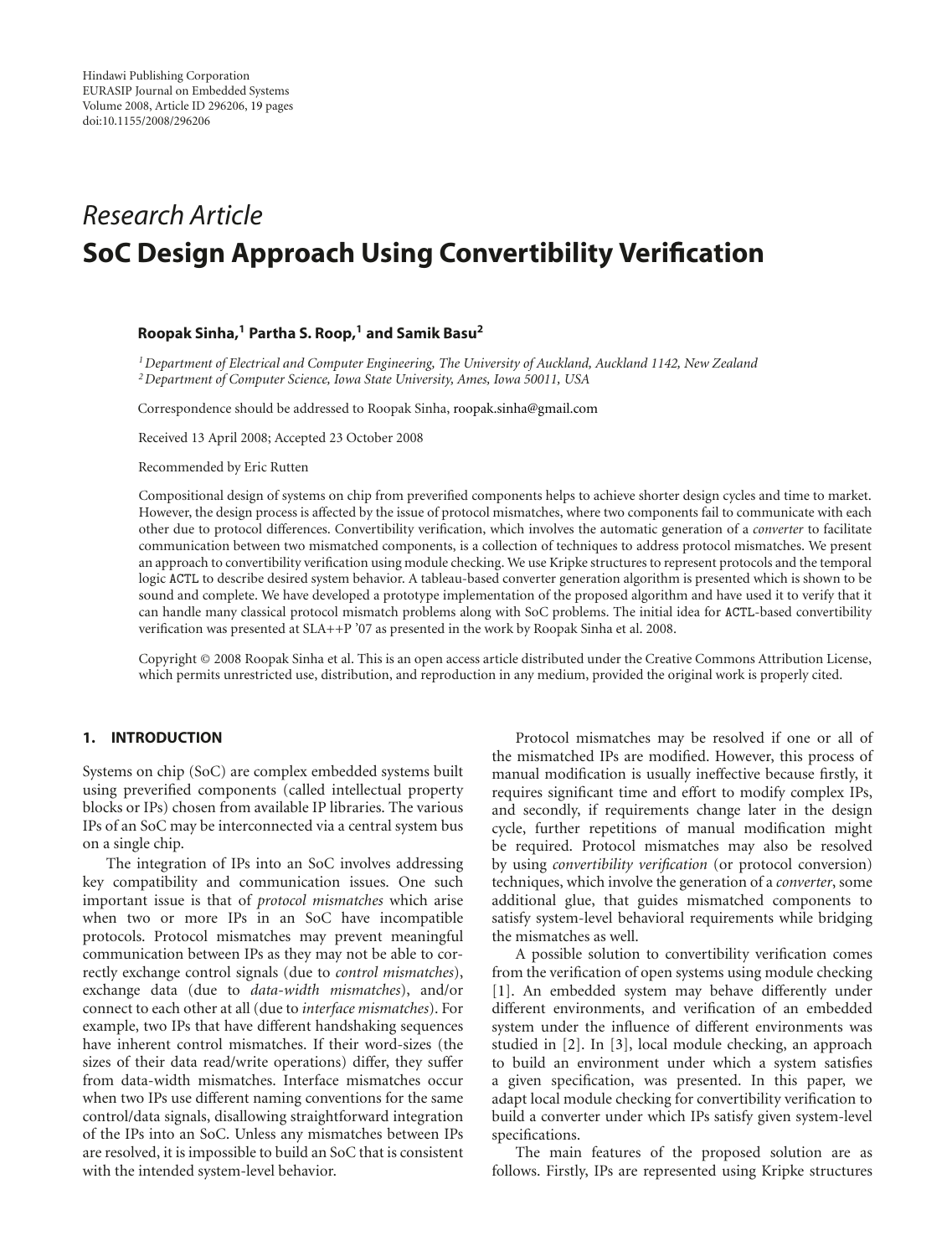and communicate synchronously with each other through input/output control signals. The desired behavior of the interaction between IPs is described using the temporal logic ACTL. ACTL is the universal fragment of CTL which allows only universal path quantification. ACTL is used for two main reasons. Firstly, the intended behavior of the interaction between mismatched protocols is usually required to be exhibited over all paths. Hence, universally quantified specifications are usually sufficient to describe such intended behavior. Secondly, the handling of existentially quantified formulas (EU and EG) results in the high (exponential) complexity of module checking [2].

Given two mismatched IPs and a set of ACTL specifications to be satisfied by their interaction, an automatic converter generation algorithm is employed to generate a converter if possible. We prove that the algorithm is sound and complete and can be used to resolve many commonly encountered control mismatches.

The rest of this paper is organized as follows. Section 2 discusses literature related to the proposed approach. An illustrative example is presented in Section 3. Section 4 presents the formal description of protocols and their interaction. Section 5 shows how specifications are described in our setting. Section 6 defines converters and shows how they control a given pair of mismatched protocols. The converter generation and extraction algorithm is presented in Section 7. Implementation results are given in Section 8 followed by concluding remarks in Section 9.

# **2. RELATED WORK**

A number of techniques have been developed to address the problem of protocol conversion using a wide range of formal and informal settings with varying degrees of automation—projection approach [4], quotienting [5], conversion seeds [6], synchronization [7], and supervisory control theory [8], just to name a few. Some techniques, like converters for protocol gateways [9] and interworking networks [10], rely on ad hoc solutions. Some other approaches, like protocol conversion based on conversion seeds [6] and protocol projections [4], require significant user expertise and guidance. While this problem has been studied in a number of formal settings [4, 6, 7, 11], only recently some formal verification-based solutions have been proposed [8, 12–14].

The closest ones to our approach are [12, 13]. In [12], the authors present an approach using finite state machines to represent both the protocols and the desired specifications. A game-theoretic framework is used to generate a converter. This solution is restricted only to protocols with halfduplex communication between them. D'silva et al. [13, 15] present synchronous protocol automata to allow formal protocol specification and matching, as well as converter synthesis. The matching criteria between protocols are based on whether events are blocking or nonblocking and no additional specifications can be used. The approach allows model checking only as an auxiliary verification step to ensure that the generated converter is correct.



Figure 1: The handshake-serial protocol pair.

In contrast to the above techniques, we use temporal logic to represent desired functionality of the combined protocols. Being based on temporal logic, our technique can define desired properties succinctly and with a higher level of granularity. For example, a desired behavior of the combination may be sequencing of events such that event  $a$  in protocol  $P_1$  always happens before event  $b$  in  $P_2$ . Also, as our technique is based on the (tableau-based) module checking algorithm, the converter synthesized is correct by construction, unlike [13].

The presented approach, based on extending the local module checking algorithm [3], is similar to the synthesis of discrete controllers using temporal logic specifications [16, 17]. In [17], a controller synthesis paper using temporal logic (ctl∗) specifications, the authors note that the problems of module checking and supervisory control are *duals* of each other. The problem of conversion can therefore be handled by extending any of these dual approaches. However, it must be noted that the conversion problem addressed in this paper is not a straight forward implementation of either module checking or supervisory control. It requires nontrivial extensions including the handling of multiple protocols, input-output signals, exchange of signals between protocols, and special states such as output-only states or delayed-output states (described later in Section 4).

## **3. ILLUSTRATIVE EXAMPLE**

We motivate our protocol conversion technique using the following example of two mismatched IPs. Figure 1 shows the protocols of two IPs, handshake and serial, that need to communicate with each other. This example was presented originally in [12] and has been adapted by adding state labels to each protocol. The handshake protocol emits the outputs *req* and *gnt* which can be read by the serial protocol. The IPs are expected to communicate by exchanging these I/O signals infinitely often.

The protocols of the two devices are described as follows. In its initial state  $s_0$ , the handshake protocol emits the signal *req* and makes a transition to state *s*1. In *s*1, it can wait for an indefinite number of clock ticks (shown as the self-loop on *s*1) before writing the signal *gnt* and moving back to its initial state *s*<sub>0</sub>. Outputs are distinguished from inputs by placing a bar over them.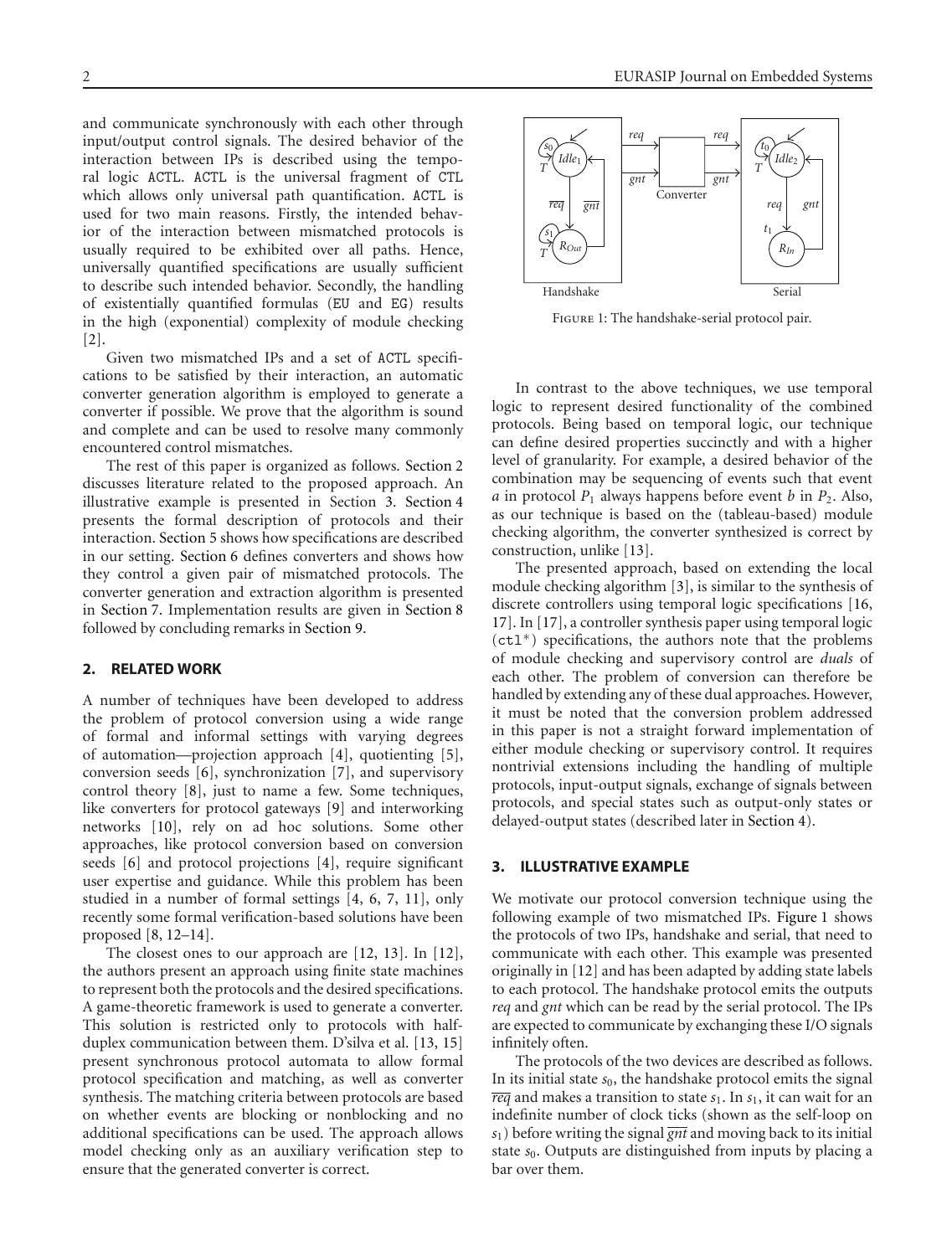The serial protocol operates as follows. In its initial state  $t_0$ , it waits indefinitely (using the self-loop on  $t_0$ ) for the signal *req* and makes a transition to state  $t_1$  when *req* is available. In *t*1, it immediately requires the input *gnt* to make a transition back to its initial state  $t_0$ .

Intuitively, the mismatch between the two protocols can be described as follows. The handshake protocol can wait indefinitely before writing the signal *gnt* once it has emitted the signal *req*. On the other hand, the serial protocol needs *gnt* to be available immediately following the reception of *req*. Given this basic difference in their protocols, it is possible that their interaction results in the violation of system-level specifications, such as

- (1) a protocol must never attempt to read a signal before it is emitted by the other;
- (2) each emission of a signal by a protocol must be read successfully by the other protocol before it attempts to emit more instances of the same signal.

Due to different protocols, the IPs cannot guarantee satisfaction of the above specifications. To enable these IPs to interact in the desired fashion, a converter to bridge inconsistencies between their protocols is generated. The converter acts as a communication medium between the protocols, as shown in Figure 1, and guides the interaction between the two protocols by controlling the exchange of control signals between them. The resulting system, in the presence of the converter, guarantees the satisfaction of the given system-level properties.

We use the above handshake-serial example throughout the the rest of this paper to illustrate our approach.

# **4. MODEL OF PROTOCOLS**

# *4.1. Kripke structures*

Protocols are formally represented using Kripke structures, defined as follows.

*Definition 1* (Kripke structure). A Kripke structure (KS) is a finite state machine represented by a tuple *AP*, *S*, *s*0, Σ, *R*, *L*, *clk*, where

- (i) *AP* is a set of atomic propositions,
- (ii) *S* is a finite set of states,
- (iii)  $s_0 \in S$  is the initial state,
- (iv)  $\Sigma = \Sigma_I \cup \Sigma_O \cup \{T\}$  is a finite set of events, where  $\Sigma_I$ is the set of all input events, Σ*<sup>O</sup>* is the set of all output events, and *T* is the tick event of the clock *clk*,
- (v)  $R : S \times \Sigma \rightarrow S$  is a *total* (with respect to *S*) and *deterministic* transition function,
- (vi)  $L: S \rightarrow 2^{AP}$  is the state labelling function,
- (vii) *clk* is the system clock event.

Transitions of a Kripke structure can be divided into three categories: *input transitions*, *output transitions*, and *tick transitions*. All three types of transitions trigger with respect



Figure 2: Possible types of states in a well-formed Kripke structure. (a) An input state. (b) An output-only state. (c) A delayed-output state.

to the tick *T* of *clk* which represents the rising edge of the clock. An input transition from a system's current state triggers when the input trigger of the transition is present at the next tick of the clock. Similarly, an output transition triggers when the system, at the next clock tick, emits the output corresponding to a given transition. Finally, in case of a tick transition, a transition simply triggers on the next clock tick without the Kripke structure reading any inputs or emitting any outputs. A tick transition is used to implement delays. In all three cases, the Kripke structure moves from a current state to a destination state.

The presence of an event *a* as an input is denoted as *a*  $(a \in \Sigma)$  over a transition whereas the emission of a signal *b* as an output is denoted as  $\overline{b}$  ( $\overline{b} \in \Sigma$ ). In case no input/output triggers are present, the transition with respect to solely the clock's tick event *T* is taken ( $T \in \Sigma$ ). Note that *R* is total with respect to *S*, implying that each reachable state in a KS must have at least one outgoing transition. Furthermore, *R* is deterministic, implying that each reachable state can have only one transition to a unique successor state for any particular input or output event. The shorthand  $s \stackrel{a}{\rightarrow} s'$  is used to represent the transitions of a Kripke structure  $(s' =$  $R(s, a)$ .

# *Restrictions*

The following restrictions are placed on Kripke structures representing IP protocols.

(1) Well-formedness. A well-formed KS has only the following types of states (Figure 2 shows the different types of states in a well-formed Kripke structure).

(i) *Input states*. A state  $s \in S$  is an input state if none of its transitions results in the emission of an output. In other words, all of its transitions are triggered by input events or *T* (see Figure 2(a)). Whenever the KS reaches *s*, if no input triggers are present in the next tick, the tick transition is taken. In case there is no tick transition, *s* must be provided with an input that enables one of its transition.

For example, consider the state  $t_1$  of the serial protocol presented in Figure 1. The state must be provided with the input *gnt* in the next tick, otherwise its behavior is not defined.

(ii) *Output-only states*. A state  $s \in S$  is an output-only state if it has only one transition that is triggered by an output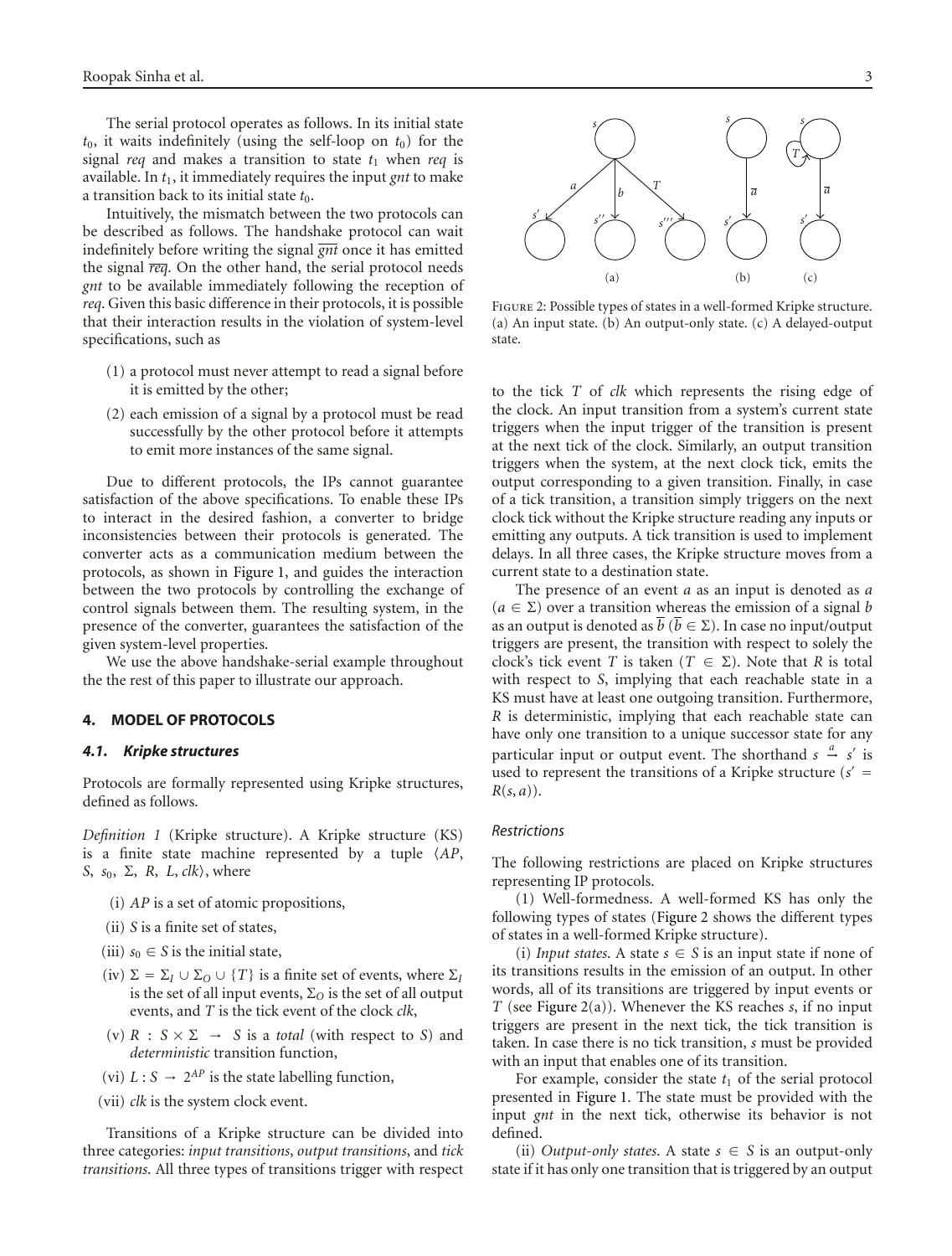signal (see Figure 2(b)). Whenever a KS reaches an outputonly state, in the next tick, the lone output transition is taken (and the corresponding output is emitted). We introduce the function *OutputOnly*, where *OutputOnly*(*s*) returns true when the state *s* is an output-only state.

(iii) *Delayed-output states*. A state  $s \in S$  is a delayedoutput state when it has exactly two transitions: one triggered by an output signal and the other triggered by *T*. The tick transition must be a self-loop  $(s \rightarrow s)$  and must model an arbitrary delay before the output transition is taken (see Figure 2(c)). We introduce the function *DelayedOutput*, where *DelayedOutput*(*s*) returns true when the state *s* is a delayed-output state.

We restrict states in a well-formed KS to have at most one output transition to ensure determinism. A state with two output transitions is nondeterministic because whenever the KS reaches such a state, it is not known which output will be emitted (and which transition will be taken) in the next tick.

For example, state  $s_0$  of the handshake protocol presented in Figure 1 is a delayed-output state with a tick transition modelling an arbitrary delay. Hence, *DelayedOutput*  $(s_0)$  = *tt*.

(2) Shared clock. Each KS must execute using the same clock, allowing multiple protocols to only make synchronous transitions. This restriction assumes that there are no clock mismatches between protocols.

Consider the protocol for the handshake IP presented in Figure 1. The protocol can be described as the Kripke structure  $P_1 = \langle AP_1, S_1, s_{0_1}, \Sigma_1, R_1, L_1, c l k_1 \rangle$ , where  $AP_1$  ${Idle_1, R_{Out}}, S_1 = {s_0, s_1}, s_{0_1} = s_0, \Sigma_1 = {r \overline{eq}, \overline{gnt}}, T$ ,  $R_1 =$  ${s_0 \xrightarrow{T} s_0, s_0 \xrightarrow{\overline{req}} s_1, s_1 \xrightarrow{T} s_1, s_1 \xrightarrow{\overline{gnt}} s_0}, L_1(s_0) = \{Idle_1\},$ and  $L_1(s_1) = \{R_{Out}\}.$ 

In our setting, all Kripke structures execute synchronously using the same clock. Hence, for the protocols  $P_1$  and  $P_2$  described above,  $clk_1 =clk_2 =clk$ .

#### *4.2. Composition of Kripke structures*

The parallel composition defines the unrestricted composite behavior of two protocols when they are physically connected (without a converter).

*Definition 2* (parallel composition). Given Kripke structures  $P_1 = \langle AP_1, S_1, s_{0_1}, \Sigma_1, R_1, L_1, c\mathbb{I}k \rangle$  and  $P_2 = \langle AP_2, S_2, s_{0_2}, \Sigma_2, R_1, L_2, c\mathbb{I}k \rangle$  $R_2, L_2, c\ell k$ , their parallel composition, denoted by  $P_1 \parallel P_2$ , is  $\langle AP_{1\parallel 2}, S_{1\parallel 2}, s_{0\perp 2}, \Sigma_{1\parallel 2}, R_{1\parallel 2}, L_{1\parallel 2}, c\right]$ , where

(i) 
$$
AP_{1\parallel 2} = AP_1 \cup AP_2
$$
,

(ii) 
$$
S_{1\parallel 2} \subseteq S_1 \times S_2
$$
,

- (iii)  $s_{0_{1|2}} = (s_{0_1}, s_{0_2}),$
- (iv)  $\Sigma_{1\parallel2} \subseteq \Sigma_1 \times \Sigma_2$ ,
- (v)  $R_{1\parallel 2}$ :  $S_{1\parallel 2} \times \Sigma_{1\parallel 2} \rightarrow S_{1\parallel 2}$  is the transition function such that

$$
[s_1 \xrightarrow{\sigma_1} s'_1] \wedge [s_2 \xrightarrow{\sigma_2} s'_2] \Longrightarrow [(s_1, s_2) \xrightarrow{(\sigma_1, \sigma_2)} (s'_1, s'_2)], \quad (1)
$$

(vi) finally, 
$$
L_{1\parallel 2}[(s_1, s_2)] = L_1(s_1) \cup L_2(s_2)
$$
.

Each state *s* of the parallel composition corresponds to unique individual states  $s_1$  and  $s_2$  in the protocols, and its labels contain every proposition contained as a label of any of its constituent states. The initial state of the composition is  $(s_{0_1}, s_{0_2})$ . Each state  $s = (s_1, s_2)$  of the composition makes a transition to a successor state  $s' = (s'_1, s'_2)$  when both protocol states  $s_1$  and  $s_2$  make individual transitions to  $s'_1$  and  $s'_2$ , respectively. The transition trigger is obtained by combining the transition triggers of the participating protocols. Note that the set of states  $S_{1||2}$  is a subset of the cartesian product of the sets of states  $S_1$  and  $S_2$ . This is because  $S_{1\parallel 2}$  contains only those states that are reached by both protocols making simultaneous transitions. For the same reason, the event set  $\Sigma_{1\parallel 2}$  does not contain all elements of the cartesian product of  $\Sigma_1$  and  $\Sigma_2$ .

# *Semantics of the transitions of states in the parallel composition*

The parallel composition of two well-formed KS can contain different types of states. The state (*s*,*t*) resulting from the parallel composition of two states *s* and *t* can be of 4 different types, depending on types of *s* and *t*, as shown in Figure 1.

An output state (see Figure  $3(a)$ ) in the parallel composition results if each of the states *s* and *t* is either an outputonly or a delayed-output state. If both *s* and *t* are outputonly states with (sole) transitions to states *s'* and *t'* triggered by the outputs  $\bar{a}$  and  $\bar{b}$ , the composite state  $(s, t)$  has only one transition to  $(s', t')$  which results in the emission of the outputs *a* and *b*. If *s* and/or *t* have tick transitions (in case one or both are delayed-output states), the composite state (*s*,*t*) may have additional transitions triggered by a combination of *T* and the outputs *a* and *b*, as shown in Figure 3(a).

An input-output state (see Figure 3(b)) results when one of the states *s* or *t* is an input state and the other is an outputonly state. Note that for input-output states, all transitions trigger with respect to one KS emitting an output and the other reading an input (or the tick event).

An input-delayed-output state (see Figure  $3(c)$ ) is obtained when one of the states *s* or *t* is an input state and the other is a delayed-output state. In this case, half of the transitions of the input-delayed-output state corresponds to one KS emitting an output and the other reading an input (or making a *T*-transition). For example, in Figure 3(c), the transitions  $(s, t) \xrightarrow{a, \overline{c}} (s', t')$  and  $(s, t) \xrightarrow{b, \overline{c}} (s', t'')$  result in the output  $\bar{c}$  being emitted. We introduce a function *Out* :  $S_{1\parallel 2}$   $\rightarrow$   $2^{\Sigma_{1\parallel 2}}$ , where for any input-delayed-output state  $s \in S_{1\parallel 2}$ , *Out(s)* returns the set of transition triggers that result in the emission of an output (e.g., in Figure  $3(c)$ ,  $Out((s,t)) = \{(a,\overline{c}), (b,\overline{c})\}$ . The remaining transitions of an input-delayed-output state correspond to one protocol taking a tick transition and the other reading an input (hence delaying the emission of the output). We introduce a function *Delay* :  $S_{1||2} \rightarrow 2^{\Sigma_{1||2}}$ , where for any input-delayedoutput state,  $s \in S_{1|2}$ , *Delay(s)* returns the set of transition triggers that do not result in the emission of an output (e.g., in Figure 3(c), *Delay*((*s*,*t*)) = {(*a*,*T*), (*b*,*T*)}). Note that taking the delay transitions merely delays the emission of an output. For example, if the transition  $(s, t) \xrightarrow{b, T} (s, t')$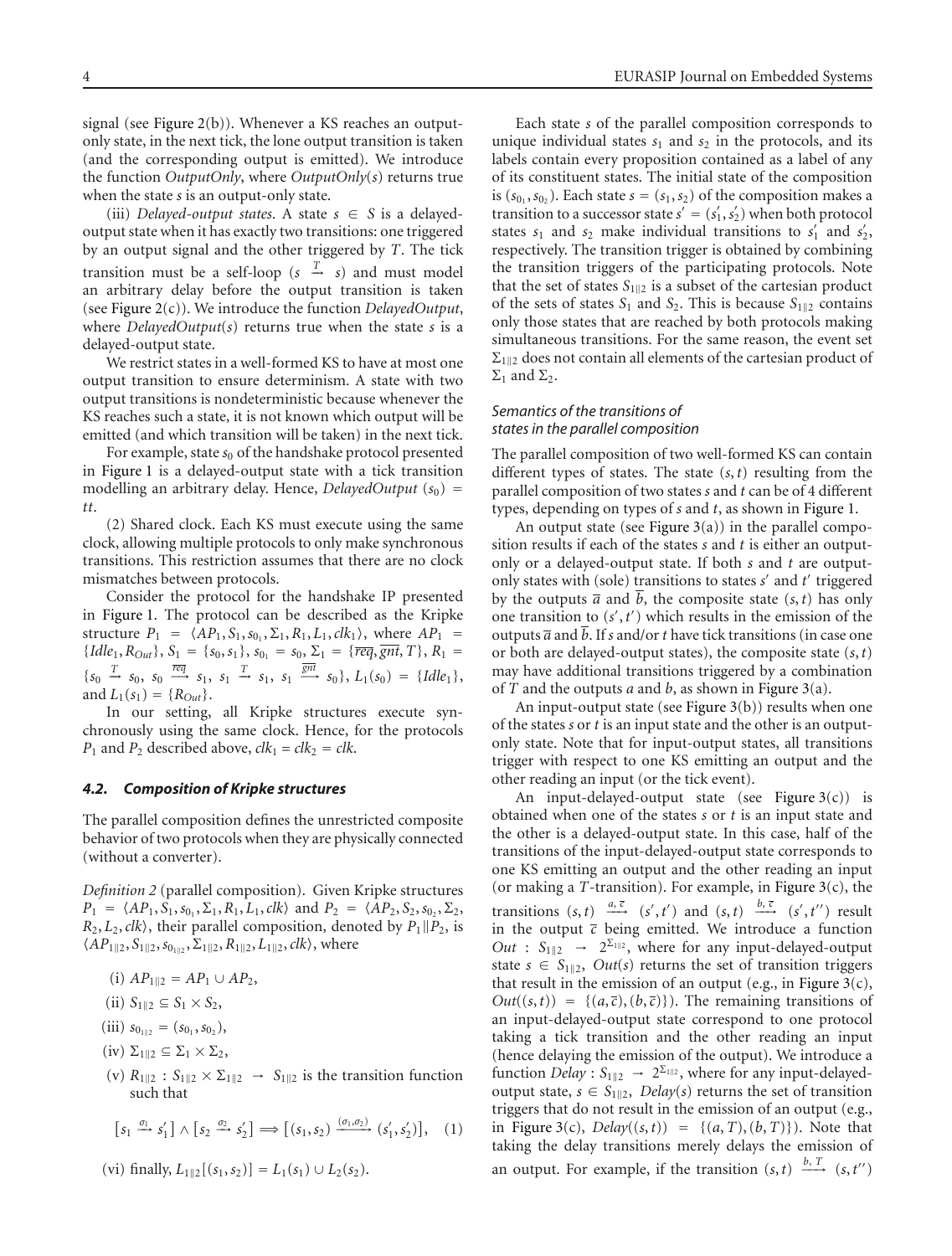

Figure 3: Possible types of states in the composition of two well-formed Kripke structures. (a) An output state. (b) An input-output state. (c) An input-delayed-output state. (d) An input-only state.

is taken by the state  $(s, t)$  in Figure 3(c), the state  $(s, t'')$ still refers to the delayed-output state *s* which is capable of emitting the output  $\bar{c}$  in the next tick after it is reached.

Finally, an input state (see Figure  $3(d)$ ) results when both the states *s* and *t* are input states. Each transition in the input state is triggered when a pair of inputs (or *T*) is read.

## *Illustration*

The parallel composition  $P_1 \parallel P_2$  of  $P_1$  and  $P_2$  in Figure 1 is shown in Figure 4. The initial state  $(s_0, t_0)$  corresponds to the initial states  $s_0$  and  $t_0$  of the two protocols and is labelled by *Idle*<sup>1</sup> and *Idle*2.

Each transition from the state  $(s_0, t_0)$  is triggered when both  $s_0$  and  $t_0$  take their respective transitions. For example, the transition from state  $(s_0, t_0)$  to state  $(s_1, t_1)$  is triggered when  $s_0$  makes a transition to  $s_1$  (emitting  $\overline{gnt}$ ) and  $t_0$  makes a simultaneous transition to  $t_1$  (reading *gnt*).

All states in the parallel composition presented in Figure 4 are input-delayed-output states as each corresponds to a delayed-output state from  $P_1$  and an input state from *P*<sup>2</sup> (*P*<sup>1</sup> has only delayed-output states whilst *P*<sup>2</sup> has only input states). For the input-delayed-output state  $(s_0, t_0)$ ,  $Out((s_0, t_0)) = \{(\overline{req}, T), (\overline{req}, \overline{req})\}$  while  $Delay((s_0, t_0)) =$ {(*T*,*T*), (*T*,*req*)}.

# **5. SPECIFICATIONS**

Specifications of correct interaction between protocols may be formally described using temporal logic. In our approach, ACTL (∀CTL), the universal fragment of CTL is used. ACTL is a branching time temporal logic with universal path quantifiers. As described earlier, ACTL is used because it can describe common protocol conversion specifications and at the same time results in a lower worst-case complexity of the conversion algorithm than CTL.

ACTL is defined over a set of propositions using temporal and boolean operators as follows:

$$
\phi \longrightarrow P|\neg P|tt|f f|\phi \wedge \phi|\phi \vee \phi|AX\phi|A(\phi\cup\phi)|AG\phi|. \quad (2)
$$

Note that, in the above, negation is not applied on temporal and boolean operators. This restriction is due to the fact that the converter generation algorithm uses tableau generation (similar to the local module checking algorithm presented in [3]), where tableau rules can operate only on formulas where negations are applied over propositions.

Semantics of ACTL formula,  $\varphi$  denoted by  $[\![\varphi]\!]_M$ , is given in terms of the set of states in Kripke structure, *M*, which satisfies the formula (see (3)):

$$
[\![p]\!]_M = \{s \mid p \in L(s)\},
$$
  
\n
$$
[[\![t]\!]_M = S,
$$
  
\n
$$
[[\![f]\!]_M = \emptyset,
$$
  
\n
$$
[[\![\varphi \wedge \psi]\!]_M = [[\![\varphi]\!]_M \cap [[\psi]\!]_M,
$$
  
\n
$$
[[\![\varphi \vee \psi]\!]_M = [\![\varphi]\!]_M \cup [[\psi]\!]_M,
$$
  
\n
$$
[[\![\![A\mathbf{x}\varphi]\!]_M = \{s \mid \forall s \longrightarrow s' \land s' \in [[\varphi]\!]_M\},
$$
  
\n
$$
[[\![A(\varphi \cup \psi)]\!]_M = \{s \mid \forall (s = s_1 \longrightarrow s_2 \longrightarrow \cdots),
$$
  
\n
$$
\exists j \cdot (s_j \models \psi) \land \forall i < j \cdot (s_i \models \varphi)[i, j \ge 1]\},
$$
  
\n
$$
[[\![\![A\mathbf{G}\varphi]\!]_M = \{s \mid \forall s = s_1 \longrightarrow s_2 \longrightarrow \cdots \land
$$
  
\n
$$
\forall i \cdot s_i \models \varphi(i \ge 1)\}.
$$
  
\n(3)

A state  $s \in S$  is said to satisfy an ACTL formula expression  $\varphi$ , denoted by *M*,  $s \models \varphi$ , if  $s \in [\![\varphi]\!]_M$ . We will omit *M* from the  $\llbracket \rrbracket$  and the  $\models$  relation if the model is evident in the context. The short hand  $M \models \varphi$  is used to indicate  $M$ ,  $s_0 \models \varphi$ .

The desired behavior of the interaction of the handshake and serial protocols presented in Section 3 is described formally using the following ACTL formulas.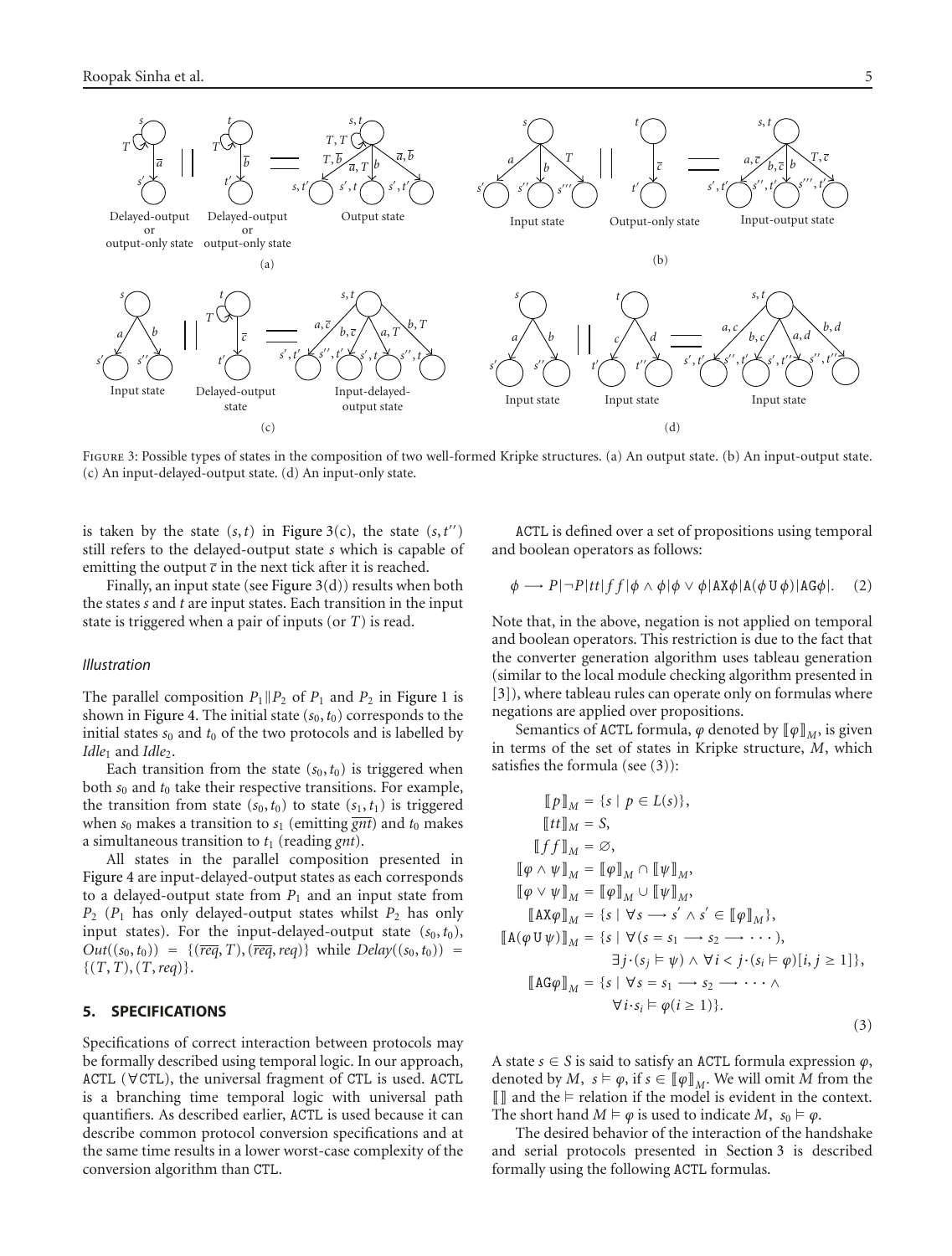

FIGURE 4:  $P_1 \parallel P_2$  for the handshake-serial protocol pair.

- [*ϕ*1] AG(*Idle*1∧*Idle*<sup>2</sup> ⇒ AX(*ROut*∨¬*RIn*)). Whenever a state in the parallel composition is reached where both protocols are in their initial states, in all its successors, the serial protocol does not advance to a state labelled *RIn* unless the handshake protocol simultaneously moves to a state labelled *ROut*. In other words, the serial protocol does not read the *req* signal unless the handshake emits it simultaneously.
- $[\varphi_2]$  AG( $R_{In} \wedge R_{Out} \Rightarrow$  AX(*Idle*<sub>1</sub>  $\vee \neg$ *Idle*<sub>2</sub>)). Whenever a state in the parallel composition is reached where both protocols are in states labelled by *ROut* and *RIn*, respectively, in all its successors, the serial protocol does not move to a state labelled *Idle*<sub>2</sub> unless the handshake protocol simultaneously moves to a state labelled *Idle*1. In other words, the serial protocol does not read the *gnt* signal unless handshake emits it simultaneously.
- [ $\varphi_3$ ] AG( $R_{Out}$  ∧ *Idle*<sub>2</sub> ⇒ AX( $R_{In}$  ∨ ¬*Idle*<sub>1</sub>)). Whenever a state in the parallel composition is reached where the handshake protocol is in a state labelled by *ROut* (*req* emitted) and the serial protocol is in its initial state, in all successors, the handshake protocol must not move to its initial state unless the serial protocol moves to a state labelled *RIn*. In other words, once *req* has been emitted by the handshake protocol, it must be read by the serial protocol before handshake moves back to its initial state and emits *gnt*.
- [*ϕ*4] AG(*Idle*<sup>1</sup> ∧ *RIn* ⇒ AX(¬*ROut* ∨ ¬*Idle*2)). Whenever a state in the parallel composition is reached where the handshake protocol is in its initial state and the serial protocol is in the state labelled by *RIn* (*req* read), in all successors, the handshake protocol must not move to a state labelled by *ROut* unless the serial protocol moves to its initial state. In other words, once *gnt* has been emitted by the handshake protocol (by moving to its initial state), it must be read by the serial protocol before handshake moves back to its initial state and emits *req*.

In Figure 4, it can be seen that certain paths are inconsistent with the specifications described in Section 3.

For example, the transition from the initial state  $(s_0, t_0)$  to  $(s_0, t_1)$  results in the serial protocol reading the input *req* before handshake protocol has emitted it, hence violating the property *ϕ*1.

# **6. PROTOCOL CONVERTERS**

The composition  $P_1 \parallel P_2$  (see Figure 4) represents the unconstrained behavior of the protocols including undesirable paths introduced due to mismatches. A converter is needed to bridge the mismatches appropriately. This section formally introduces converters and also the control exerted by a converter over participating protocols.

# *6.1. I/O relationships between converters and protocols*

Firstly, we describe the relationship between the input/ output signals of a converter and the participating protocols. Inputs to the converter are outputs from the protocols and vice versa. For example, Figure 1 shows the handshake and serial protocols connected via a converter. The converter reads the outputs *req* and *gnt* of the handshake protocol and emits the signals *gnt* and *req* to be read by the serial protocol. This concept of *duality* of I/O signals is formalized as follows.

*Definition 3* (duality). Given a set of input signals  $\Sigma_I$ , a set of output signals Σ*O*, and two signals *a* and *b*, such that  $D(a, b) = tt$  if and only if:

- (i)  $a \in \Sigma_I$  and  $b \in \Sigma_O$  such that  $b = \overline{a}$ , or
- (ii)  $a \in \Sigma_0$  and  $b \in \Sigma_l$  such that  $a = \overline{b}$ , or
- (iii) *a* is the tick event *T* and  $b = a = T$ .

Generalizing to pairs of signals, given two pairs  $A = (a_1, a_2)$ and  $B = (b_1, b_2)$  of signals  $\mathcal{D}(A, B) = tt$  if and only if  $\mathcal{D}(a_1, b_1)$  and  $\mathcal{D}(a_2, b_2)$ .

Based on the above definition, each input to the converter is a *dual* of an output of participating protocols, and vice versa. Also, the tick event *T* is its own dual. This is so because a converter does not need to provide any inputs/outputs when protocols make tick-only transitions.

# *6.2. The role of a converter*

A converter C for the parallel composition  $P_1 \parallel P_2$  of the two protocols is represented as the Kripke structure  $\langle AP_{\mathcal{C}}\rangle$ , *S*<sub>C</sub>, *c*<sub>0</sub>, *Σ*<sub>C</sub>, *R*<sub>C</sub>, *L*<sub>C</sub>, *clk*). Many converters that can disable transitions in  $P_1 \parallel P_2$  to ensure the satisfaction of the given ACTL formulas can be envisaged. However, some of these may be incorrect. For example, an output transition in one of the protocols is *uncontrollable* because a converter cannot prevent it from happening. A converter that attempts to block or disable such a transition is not realizable and hence, deemed incorrect. In our setting, we want to synthesize *correct* converters. This notion of correctness is formalized by defining a *conversion refinement relation* between converters and participating protocols. We first provide the intuition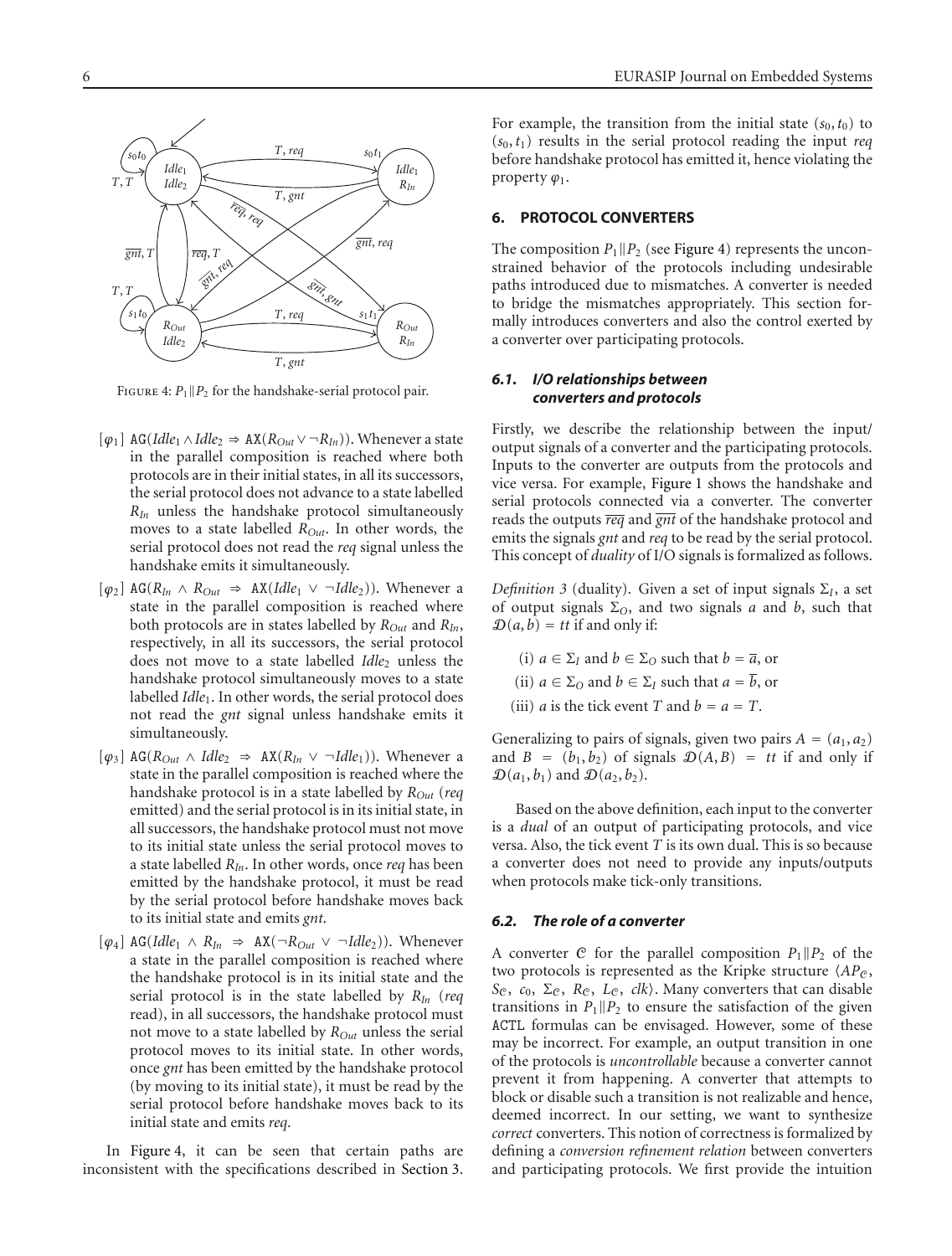behind the converter refinement relation by describing the role of a correct converter in controlling a given protocol pair.

Given a converter  $C = \langle AP_{C}, S_{C}, c_{0}, \Sigma_{C}, R_{C}, L_{C}, clk \rangle$ , every state  $c \in S_{\mathcal{C}}$  controls exactly one state  $s \in S_{1\parallel 2}$  and we say that *c* is *matched* to *s*. The following restrictions must be satisfied by the matched states *c* and *s*.

- (1) Every transition out of *c* must correspond to a dual transition out of *s*. A transition  $s \xrightarrow{(a,b)} s'$  is a dual of a transition  $c \xrightarrow{(c,d)} c'$  if  $\mathcal{D}(a,c)$  and  $\mathcal{D}(b,d)$  (transitions have dual I/O). Further, the destinations states of the dual transitions must also match. This restriction forms the basis of the control of a converter state over the matched state in the given parallel composition. The converter allows a transition in *s* only if *c* has a transition that is a dual of the *s* transition. In case neither has a dual transition for a given transition in *s*, the transition is *disabled* by the converter, nor does the converter disable all transitions of *s*.
- (2) Whenever *s* is an output state (see Figure 3(a)), the converter is not permitted to disable any transitions of *s*. In other words, corresponding to each transition of *s*, *c* must have a dual transition. This restriction comes from the fact that each transition of an output state corresponds to the protocols emitting outputs or choosing to remain in the current state. These transitions cannot be disabled by the converter as the protocols do not read any inputs during any transition in an output-state.
- (3) If *s* is an input-delayed-output state (see Figure  $3(c)$ ), the converter has to enable precisely one output transition and one delay transition of *s*. An inputdelayed-output state corresponds to a delayed-output state in one protocol and an input state in the other and has two types of transitions. A delayedoutput protocol state has two types of transitions: output transitions (returned by the set *Out*) and delay transitions (returned by the set *Delay*). Output transitions (triggered by the elements of *Out*(*s*)) result in an output being emitted by the protocol while the delay transitions (triggered by the elements of *Delay*(*s*)) result in the protocols delaying the emission of the output to at least the next tick. As the converter cannot force the protocols from emitting an output or taking a delay transition, it must enable one transition each from the sets *Out*(*s*) and *Delay*(*s*).

We now define the conversion refinement relation.

*Definition 4* (conversion refinement relation). Let  $P_1 \parallel P_2$  be the parallel composition of two protocols  $P_1$  and  $P_2$ . A state *s* ∈ *S*<sub>1||2</sub> can be represented as the state (*s*<sub>1</sub>, *s*<sub>2</sub>), where *s*<sub>1</sub> ∈ *S*<sub>1</sub> and  $s_2 \in S_2$ .

Given a converter  $C = \langle AP_{\mathcal{C}}, S_{\mathcal{C}}, c_0, \Sigma_{\mathcal{C}}, R_{\mathcal{C}}, L_{\mathcal{C}}, c \rangle$ a relation  $\mathcal{B} \subseteq S_{\mathcal{C}} \times S_{1||2}$  is a *conversion refinement relation* if for any  $(c, s) \in \mathcal{B}$ , the following conditions hold.

- (1) *Enabled transitions*. For all  $c \xrightarrow{\sigma'} c'$ , there exists  $s \xrightarrow{\sigma} s'$ , for some *s*, *s'*  $\in S_{1\parallel 2}$ , such that  $\mathcal{D}(\sigma, \sigma')$  and  $(c', s') \in$  $\mathcal{B}$ .
- (2) *Output states restriction*. If *s* is an output state, then there must exist a  $c \stackrel{\sigma'}{\rightarrow} c'$  for every  $s \stackrel{\sigma}{\rightarrow} s'$  such that  $\mathcal{D}(\sigma, \sigma')$  and  $(c', s') \in \mathcal{B}$ .
- (3) *Input-delayed-output states restriction*. If *s* is an inputdelayed-output state, then *c* must have precisely two transitions  $c \xrightarrow{\sigma_c'} c'$  and  $c \xrightarrow{\sigma_c''} c''$  that match transitions *s*  $\frac{\sigma_s'}{r}$  *s'* and *s*  $\frac{\sigma_s''}{s}$  *s''* of *s*, respectively, such that  $\mathcal{D}(\sigma'_c, \sigma'_s), \mathcal{D}(\sigma''_c, \sigma''_s), \sigma'_s \in Out(s), \sigma''_s \in Delay(s),$  $(c', s') \in \mathcal{B}$  and  $(c'', s'') \in \mathcal{B}$ .

A conversion refinement relation between a converter KS and a given parallel composition states the constraints on a converter state *c* that controls a state *s* in the composition.

### *Illustration*

Figure 5 presents a converter C for the composition of handshake-serial protocol pair presented in Figure 4. There exists a conversion refinement relation B between the converter and the protocols, where

- (1)  $\mathcal{B}(c_0, (s_0, t_0))$ : each transition of  $c_0$  is dual to some transition of  $(s_0, t_0)$  (rule 1) and  $c_0$  has at least one transition (rule 2). State  $(s_0, t_0)$ , being an inputdelayed-output state, requires  $c_0$  to enable one output transition and another tick transition (rule 3).  $c_0$ satisfies this restriction by having the transition  $c_0 \xrightarrow{(req, T)} c_1$  that reads *req* if it is emitted by the protocols and the transition  $c_0 \xrightarrow{(T,T)} c_0$  allowing  $(s_0, t_0)$  to wait;
- (2)  $\mathcal{B}(c_1, (s_1, t_0))$ : each transition of  $c_1$  is dual to some transition of  $(s_1, t_0)$  (rule 1) and  $c_1$  has at least one transition (rule 2). State  $(s_1, t_0)$ , being an inputdelayed-output state, requires  $c_1$  to one output transition and another tick transition (rule 3).  $c_1$  satisfies this restriction by having the transition  $c_1 \xrightarrow{(gnt,\overline{req})} c_2$ that reads *gnt* if it is emitted by the protocols and the transition  $c_1 \xrightarrow{(T,T)} c_1$  allowing  $(s_1, t_0)$  to wait;
- (3)  $\mathcal{B}(c_2, (s_0, t_1))$ : each transition of  $c_2$  is dual to some transition of  $(s_0, t_1)$  (rule 1) and  $c_2$  has at least one transition (rule 2). State  $(s_0, t_1)$ , being an inputdelayed-output state, requires*c*<sup>2</sup> to enable one output transition and another tick transition (rule 4).  $c<sub>2</sub>$ satisfies this restriction by having the transition  $c_2 \xrightarrow{(req, \overline{gen}} c_1$  that reads *req* if it is emitted by the protocols and the transition  $c_2 \xrightarrow{(T,\overline{gm})} c_0$  allowing  $(s_0, t_1)$  to wait.

We use the conversion refinement relation to define correct converters.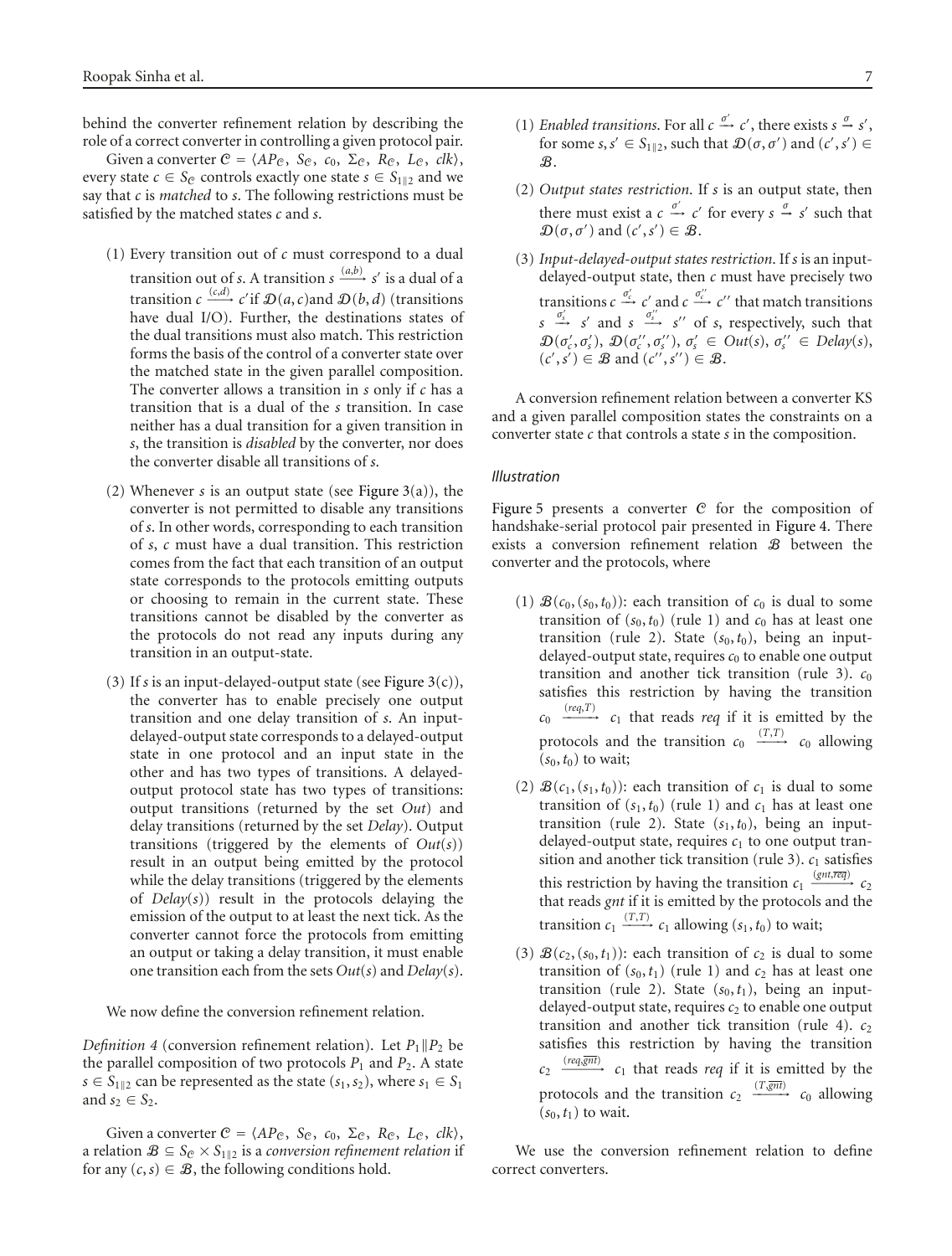

FIGURE 5: The converter C for the handshake-serial protocol pair.

# *6.3. Definition of converters*

Having defined the relationship between the states of a converter and the states of participating protocols, we now define correct converters as follows.

*Definition 5* (converter). A correct converter C for two protocols  $P_1$  and  $P_2$  with parallel composition  $P_1 \parallel P_2$  is a Kripke structure  $\langle AP_{\mathcal{C}}, S_{\mathcal{C}}, c_0, \Sigma_{\mathcal{C}}, R_{\mathcal{C}}, L_{\mathcal{C}}, c\mathcal{R}\rangle$ , where

- $(1)$   $AP_{\mathcal{C}} = \varnothing;$
- (2)  $S_c$  is a finite set of states and there exists a conversion refinement relation  $\mathcal B$  such that for every state  $c \in$ *S*<sub>C</sub>, there is a state *s*  $\in$  *S*<sub>1 $||2$ </sub> such that *B*(*c*, *s*);
- (3)  $c_0$  is the initial state such that  $\mathcal{B}(c_0, s_{0<sub>1/2</sub>});$
- $(4) \Sigma_{\mathcal{C}} \subseteq \{a : b \in \Sigma_1 \wedge \mathcal{D}(a, b)\} \times \{a : b \in \Sigma_2 \wedge \mathcal{D}(a, b)\};$
- (5)  $R_c$  :  $S_c \times \Sigma_c$   $\rightarrow$   $S_c$  is a *total* (with respect to  $S_c$ ) transition function;
- (6)  $L(c) = \emptyset$  for any state  $c \in S_{\mathcal{C}}$ .

A converter is a KS whose states are related by a conversion refinement relation to the states of the given parallel composition. Its inputs are the outputs from the parallel compositions and its outputs are the inputs to the parallel composition. Converter states do not have any state labels. The converter also operates on the same clock *clk* as the protocols. Note that converters are required to have a transition function that is *total* with respect to S<sub>C</sub>. This means that for every state  $c \in S_{\mathcal{C}}$ , there must be at least one transition  $c \xrightarrow{\sigma_c} c'$  for some  $\sigma_c \in \Sigma_c$  and  $c' \in S_c$ .

# *Illustration*

The converter (see Figure 5) for the handshake-serial pair has the following elements.

(i) 
$$
S_{\mathcal{C}} = \{c_0, c_1, c_2\}
$$
 with  $c_0$  as the initial state.

- (ii)  $AP_c = \emptyset$ , and for any state *c* in the converter,  $L(c) =$ ∅.
- (iii)  $\Sigma_e = [\{\overline{req}, \overline{gnt}, T\} \times \{req, gnt, T\}].$
- (iv) As noted earlier, there exists a conversion refinement relation between the states of  $C$  and  $P_1||P_2$ .

#### *6.4. Lock-step composition*

The control of a converter over a given parallel composition is defined using the *//* operator as follows.

*Definition 6* (lock-step converter composition). Given the KS  $P_1 \| P_2 = \langle AP_{1 \| 2}, S_{1 \| 2}, s_{0_{1 \| 2}}, \Sigma_{1 \| 2}, R_{1 \| 2}, L_{1 \| 2}, c l k \rangle$  and a converter  $C = \langle AP_{\mathcal{C}}, S_{\mathcal{C}}, s_{\mathcal{C}0}, \Sigma_{\mathcal{C}}, R_{\mathcal{C}}, L_{\mathcal{C}}, c\mathcal{R}\rangle$ , such that there exists a conversion refinement relation  $B$  between the states of the  $C$  and  $P_1||P_2$ , the lock-step composition  $C/(P_1 \| P_2) = \langle AP_{1\|2}, S_{C//1\|2}, s_{0_{C//1\|2}}, \Sigma_{1\|2}, R_{C//(1\|2)},$  $L_{\mathcal{C}/\mathcal{U}(1\parallel2)}$ *, clk* $\rangle$ *,* where

- $(1)$   $S_{\mathcal{C}/\mathcal{C}}(1) = \{ (c, s) : c \in S_{\mathcal{C}} \land s \in S_{1\vert 2} \land \mathcal{B}(c, s) \};$
- (2)  $s_{0_{\mathcal{C} \mid \! \mid (1\!|\!2)} \in S_{\mathcal{C} \mid \! \mid 1\!|\!2}$  is the initial state.  $s_{0_{\mathcal{C} \mid \! \mid (1\!|\!2)} = (c_0, s_{0_{1\!|\!2}});$
- (3)  $R_{\mathcal{C} \mathcal{N}(1 \parallel 2)}$ :  $S_{\mathcal{C} \mathcal{N}(1 \parallel 2)} \times \Sigma_{1 \parallel 2} \rightarrow S_{\mathcal{C} \mathcal{N}(1 \parallel 2)}$  is the transition function, where for each state  $s_{\mathcal{C}/\ell(1||2)} \in S_{\mathcal{C}/\ell(1||2)}$ such that  $s_{\frac{C}{I(1\|2)}} = (c, s)$ , that has the following transitions:

$$
\begin{bmatrix} c & \xrightarrow{\sigma_c} c' & \wedge s & \xrightarrow{\sigma_s} s' \\ \wedge & & \\ \mathcal{D}(\sigma_c, \sigma_s) \end{bmatrix} \Longrightarrow (c, s) \xrightarrow{\sigma_s} (c', s'). \tag{4}
$$

(4) 
$$
L_{\mathcal{C} \mathcal{N}(1\|2)}(c, s) = L_{1\|2}(s_{1\|2}).
$$

The lock-step composition ensures that states in the protocols take only those transitions that are allowed by the converter. Each state in the lock-step composition corresponds to a state in the converter and its corresponding state in the parallel composition of the given participating protocols. For example, the initial state of the lock-step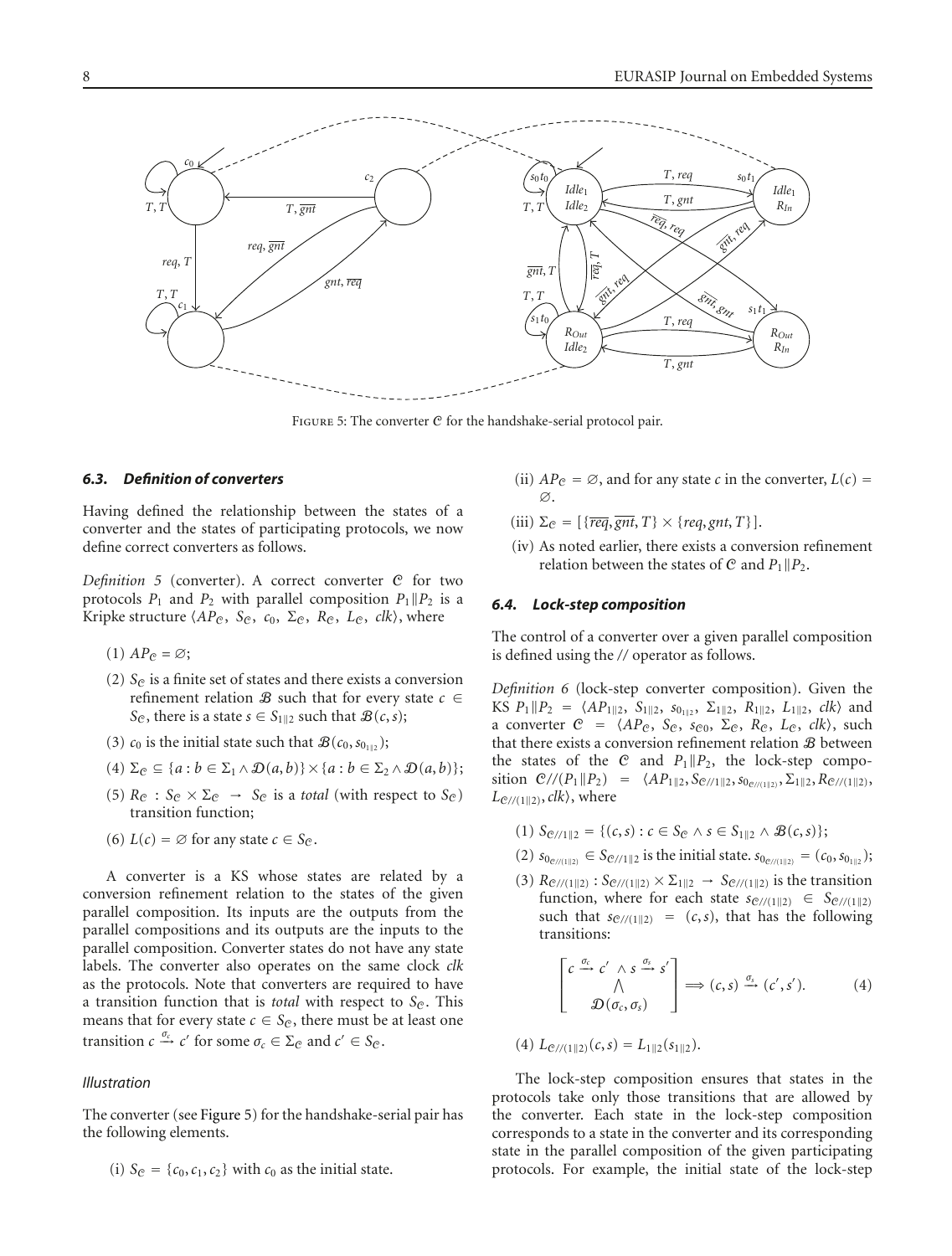composition corresponds to the initial state of the converter and the initial state of the given parallel composition. For any state in the lock-step composition, a transition is allowed when its constituent converter state has a transition which is dual to a transition in its corresponding state in the given parallel composition. In other words, when a transition in the converter provides any outputs needed by the participating protocols to trigger a transition in their composition, and the outputs emitted by the protocols are read as inputs by the converter during the same transition, a transition in the lock-step composition triggers. Similarly, if the protocols emit any outputs in a transition or do a tick transition, they are read by the converter in a dual transition. The presence of dual transitions is guaranteed due to the presence of a conversion refinement relation between the states of the converter and the protocols.

#### *Illustration*

Figure 6 presents the lock-step composition  $\mathcal{C}$ //( $P_1$ || $P_2$ ) for handshake-serial protocol pair presented in Figure 4 and the converter C presented in Figure 5. The key features of the composition are as follows.

- (i)  $S_{\mathcal{C}/\mathcal{C}}(s_0, t_0)$ ,  $(c_1, (s_1, t_0))$ ,  $(c_2, (s_0, t_1))$  with  $(c_0, (s_0, t_0))$  as the initial state.
- (ii) For any state  $(c, s) \in S_{\mathcal{C}/\mathcal{U}}(s) \subset \mathcal{B}$ .
- (iii) For any state  $(c, s) \in S_{\mathcal{C}/\mathcal{A}}(1|2)}(c, s) = L_1(1|2)(s)$ .
- (iv) Each transition of any state  $(c, s)$  in the lock-step is a result of individual dual transitions of *c* and *s*. For example, the transition  $(c_0, (s_0, t_0))$   $\frac{\overline{req}, T}{(c_0, (s_1, t_0))}$ is possible only because the transition  $c_0 \xrightarrow{req, T} c_1$  is dual to the transition  $(s_0, t_0) \xrightarrow{(req, T)} (s_1, t_0)$ .

It is important to note that the lock-step composition operator *//* is different from parallel composition operator (Definition 2). *//* provides state-based control to a converter over participating protocols whereas  $\parallel$  describes all possible behaviors of the interaction between two given protocols.

The converter presented in Figure 5 can drive the handshake-serial protocol pair to satisfy the system-level properties given in Section 5, or  $C // (P_1 || P_2) \vDash \varphi_1 \wedge \cdots \wedge \varphi_3$ . The next section details the automatic algorithm that is used to generate the above converter for the handshake-serial protocol pair.

# *The resulting system*

The lock-step composition of a given converter and a composition of protocols is a *closed* system. The protocols read all inputs from the converter whereas the converter reads all its inputs from the protocols. Once composed with a converter, the system does not interact with the external environment.



FIGURE 6: The lock-step composition of the converter  $C$  and the handshake-serial protocol pair.

# **7. CONVERTER GENERATION USING TABLEAU-BASED MODEL CHECKING**

# *7.1. Overview*

The proposed algorithm attempts to automatically generate a converter from a given pair of protocols and a set Ψ of ACTL properties describing the system-level behavior of their interaction. Given protocols  $P_1$  and  $P_2$ , and a set of ACTL properties  $\Psi_0$ , the converter generation problem is formalized as follows.

$$
\stackrel{?}{\exists} C : \forall \varphi \in \Psi_0 : C \mathcal{N}(P_1 \| P_2) \models \varphi. \tag{5}
$$

In other words, is there a converter  $C$  for the given protocols  $P_1$  and  $P_2$  such that in the presence of  $C$ , the protocols satisfy all the properties contained in  $\Psi_0$ ?

The proposed approach is based on the local module checking algorithm presented in [3] with nontrivial extensions for use in the convertibility verification domain. Convertibility verification using ACTL specifications is carried out using tableau construction. The conversion methodology can be summarized as follows.

- (1) Identify the protocols of given IPs and extract their KS representation.
- (2) Describe system-level properties using the temporal logic ACTL.
- (3) Employ tableau construction to generate (if possible) a successful tableau given the inputs identified in steps 1 and 2.
- (4) If no successful tableau can be generated, return to steps 1 or 2 (or both) to modify inputs (weaken ACTL properties or use modified protocols), then repeat step 3.
- (5) If a successful tableau is generated in step 3, a converter is extracted automatically.

The convertibility verification algorithm is broken into two major parts: tableau construction and converter extraction. Although both these steps are carried out simultaneously, they are provided separately to aid readability.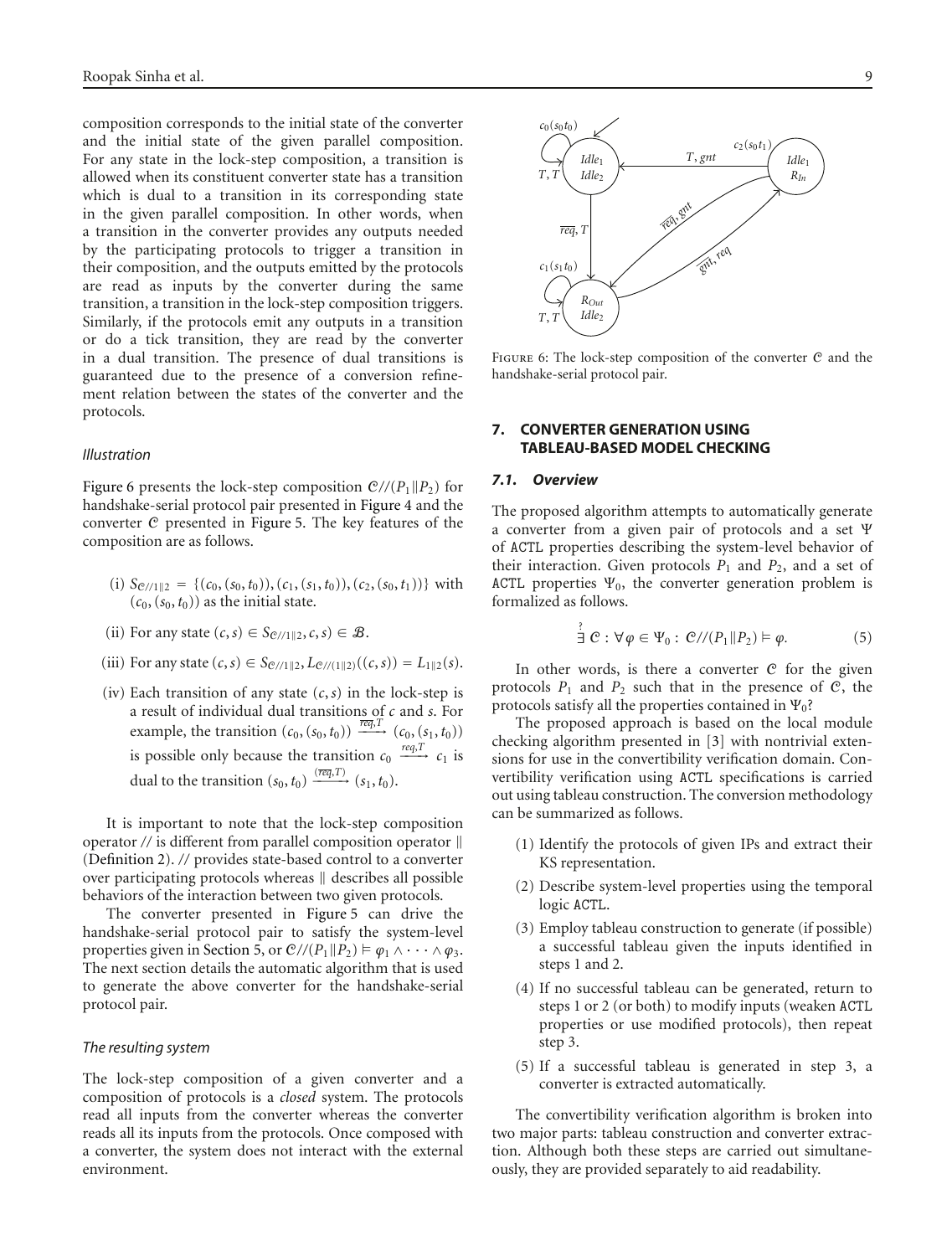# *7.2. Tableau construction*

# *7.2.1. Inputs*

The tableau construction algorithm takes the following two inputs into consideration:  $P_1 \parallel P_2$ —the composition of participating protocols, and  $\Psi_0$ —the set of ACTL properties to be satisfied by the interacting protocols.

#### *7.2.2. Data structure and initialization*

The proposed algorithm is based on tableau construction where a proof structure, called a tableau, is constructed. A tableau is essentially a table of assertions. It is structured in a top-down manner such that an assertion, called a goal, that appears directly above some assertions, called subgoals, is true only when the subgoals are true. The initial goal (the top-most assertion) for our algorithm is  $c_0 \ell s_0 \vDash \Psi_0$  which requires the existence of a converter state  $c_0$  that can guide the initial state  $s_0$  of the protocols to satisfy Ψ. This goal is then successively resolved into subgoals using *tableau rules* (to be described later).

In our setting, like in [18], a tableau is represented as an acyclic directed graph where goals are represented as *nodes* and the edges represent the top-down hierarchy between a goal and its subgoals. A tableau is defined as follows.

*Definition 7* (tableau). Given  $P_1||P_2$ , and a set of ACTL properties Ψ0, a tableau *Tab* is a labelled acyclic graph  $\langle N, n_0, L \rangle$ , where

- (i) *N* is a finite set of nodes of the tableau. Each node  $n \in N$  corresponds to a unique state  $s \in S_{1\vert 2}$  and a unique state *c* in the converter (to be generated) and a set of formula Ψ where each formula *ϕ* ∈ Ψ is a subformula of some formula in  $\Psi_0$ ;
- (ii)  $n_0$  is the *root node* of the tableau, or the initial goal, which corresponds to the initial state  $s_{0_{1|2}}$  of  $P_1||P_2$ , the initial state  $c_0$  of the converter to be generated, and the set of formulas  $\Psi_0$ ;
- (iii)  $L \subseteq N \times N$  is the set of all links (edges) of the tableau.

Each node, that corresponds to states *c* and *s* of the converters and protocols, respectively, and a set of formulas Ψ, represents the *assertion*  $c//s \models \Psi$ . For example, the root node *n*0, that corresponds to the states *c*<sup>0</sup> and *s*<sup>0</sup> (initial states of the converter and the protocols, resp.) and the set of formulas  $\Psi_0$ , represents the top-assertion  $c_0 \text{ and } c_0 = \Psi_0$ .

A node *n* may have one or more *children* (nodes to which it has outgoing edges). Children nodes represent the subassertions that must be met for the assertion represented by *n* is satisfied. Nodes with one or more children are called *internal nodes*. Nodes with no children are called *leafnodes*. A leafnode could be a TRUE NODE (represented by •), or a FALSE NODE.

A node is *successful* when the assertion it represents is found to be true. A TRUE NODE is implicitly successful as it represents the assertion  $c//s \models \emptyset$ . A FALSE\_NODE is implicitly unsuccessful because it represents the assertion  $c//s \models ff$ .

An internal node is successful when all its children nodes are successful. Finally, a tableau is successful when its root node is successful.

The aim of the proposed algorithm is to generate a successful tableau for the inputs  $P_1||P_2$  and  $\Psi_0$ . During the initialization phase, only the root node  $n_0$  of the tableau is created.

# *7.2.3. Tableau construction*

After the tableau is initialized, the root node is processed using the tableau rules for converter generation presented in the following equation:

$$
\text{emp} \frac{c}{s} \quad \text{prop} \frac{c}{s} \quad \text{prop} \frac{c}{s} \quad \text{prop} \frac{c}{s} \quad \text{p} \quad \text{q} \quad \text{q}}{c/(s \varepsilon + \frac{1}{2}\varphi_1 \wedge \varphi_2) \cup \Psi_1}, \quad p \in L(s)
$$
\n
$$
\frac{c}{s} \quad \frac{c}{s} \quad \frac{c}{s} \quad \frac{c}{s} \quad \frac{c}{s} \quad \frac{c}{s} \quad \frac{c}{s} \quad \frac{c}{s} \quad \frac{c}{s} \quad \frac{c}{s} \quad \frac{c}{s} \quad \frac{c}{s} \quad \frac{c}{s} \quad \frac{c}{s} \quad \frac{c}{s} \quad \frac{c}{s} \quad \frac{c}{s} \quad \frac{c}{s} \quad \frac{c}{s} \quad \frac{c}{s} \quad \frac{c}{s} \quad \frac{c}{s} \quad \frac{c}{s} \quad \frac{c}{s} \quad \frac{c}{s} \quad \frac{c}{s} \quad \frac{c}{s} \quad \frac{c}{s} \quad \frac{c}{s} \quad \frac{c}{s} \quad \frac{c}{s} \quad \frac{c}{s} \quad \frac{c}{s} \quad \frac{c}{s} \quad \frac{c}{s} \quad \frac{c}{s} \quad \frac{c}{s} \quad \frac{c}{s} \quad \frac{c}{s} \quad \frac{c}{s} \quad \frac{c}{s} \quad \frac{c}{s} \quad \frac{c}{s} \quad \frac{c}{s} \quad \frac{c}{s} \quad \frac{c}{s} \quad \frac{c}{s} \quad \frac{c}{s} \quad \frac{c}{s} \quad \frac{c}{s} \quad \frac{c}{s} \quad \frac{c}{s} \quad \frac{c}{s} \quad \frac{c}{s} \quad \frac{c}{s} \quad \frac{c}{s} \quad \frac{c}{s} \quad \frac{c}{s} \quad \frac{c}{s} \quad \frac{c}{s} \quad \frac{c}{s} \quad \frac{c}{s} \quad \frac{c}{s} \quad \frac{c}{s} \quad \frac{c}{s} \quad \frac{c}{s} \quad \frac{c}{s} \quad \frac{c}{s} \quad \frac{c}{s} \quad \frac{c}{s} \quad \frac{
$$

The tableau rules are of the following form:

$$
\frac{c/\sqrt{s} \vDash \Psi}{c_1/\sqrt{s_1} \vDash \Psi_1 \cdots c_n/\sqrt{s_n} \vDash \Psi_n}.
$$
\n(7)

In the above, *c*, *s*, and Ψ are the constituent elements of the given node *n*, where Ψ is the set of formulas to be satisfied by *s* when it is guided (in lock-step fashion) by the converter *c*. *s* is a state in  $P_1 \parallel P_2$  and  $s_1, s_2, \ldots, s_n$  are some successor states of *s*, while  $c_1, c_2, \ldots, c_n$  are the states of the converter to be generated. Similarly, Ψ is the set of formulas to be satisfied by *s* whereas  $\Psi_1, \Psi_2, \dots, \Psi_n$  are some derivatives of  $\Psi$ . The numerator represents the proof obligation (goal) that *s* in the presence of *c* must satisfy Ψ. To realize the proof, the denominator obligations (subgoals) must be satisfied.

The construction proceeds by matching the current tableau node (initially the root node) with the numerator of a tableau rule and obtaining the denominator which constitutes the next set of tableau nodes. Whenever a tableau rule is applied to a node (goal) to create new nodes (subgoals), the node has an edge to each such newly created node. Equation (6) presents the tableau rules for convertibility verification using ACTL specifications.

The rule emp corresponds to the case when there is no obligation to be satisfied by the current state of the protocols; any converter is possible in this case, that is, the converter allows all possible behavior of the parallel composition at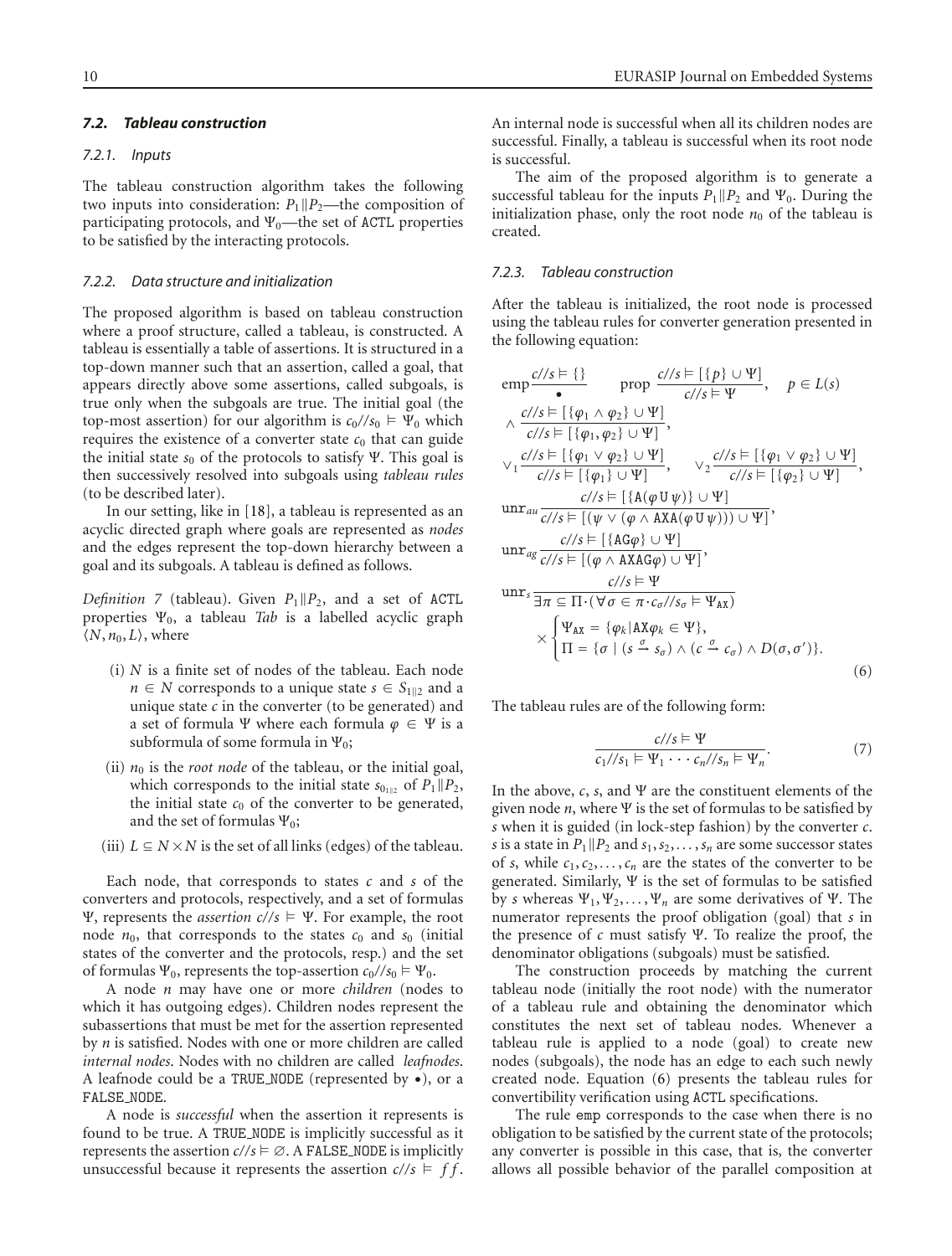state *s*. As this scenario describes a TRUE NODE (•), which is implicitly successful, no further processing is possible.

The prop rule states that a converter is synthesizable only when the proposition is contained in the labels of the parallel composition state *s*; otherwise there exists no converter. Once the propositional obligation is met, the subsequent obligation is to satisfy the rest of the formulas in the set Ψ. For example, if Ψ contains the formulas *p*, *q*, and *r*, and if the  $p$  is a proposition, the rule checks if the parallel composition state *s* is labelled by *p*. If this is indeed the case, the denominator then requires that the formulas *q*, and *r* are satisfied by the state.

The ∧-rule states that the satisfaction of the conjunctive formula depends on the satisfaction of each of the conjuncts. The ∨-rules are the duals of ∧-rule. The rule unr*au* depends on the semantics of the temporal operator AU. A state is said to satisfy  $A(\varphi \cup \psi)$  if and only if it either satisfies  $\psi$  or satisfies *ϕ* and evolves to new states each of which satisfies A(*ϕ* U *ψ*). Similarly, AG*ϕ* is satisfied by states which satisfy *ϕ* and whose all next states satisfy AG*ϕ* (Rule unr*ag* ).

Finally, unr*<sup>s</sup>* is applied when the formula set in the numerator Ψ consists formulas of the form AX*ϕ* only. Satisfaction of these formulas demands that all successor states of the  $c$ //s must satisfy every  $\varphi$  where  $AX\varphi \in \Psi$ , that is,  $c$ //s satisfies all elements of  $\Psi_{\text{AX}}$ . A converter controls the parallel composition through implicit disabling induced by this rule. The unrestricted behavior of the protocols (where *c* allows all the transitions from *s*) may not be able to satisfy this obligation as one or more successors may fail to satisfy the commitments passed to them. However, we can check if a *subset* of the successors satisfies these commitments. If a subset of successors satisfies these future commitments, the converter can disable all other transitions of *s* that lead to states that are not contained in this subset.

In order to identify the subset of successors that satisfies all future commitments of the current state, we pass these commitments to each successor of the current state. For *k* possible successors, we need to perform *k* passes of this step. During each step, a new successor is chosen and the future commitments are passed to it. If it returns success, it is added to the subset. Once all successors have been checked, we return success if the subset is nonempty, and if it satisfies the well-formedness conditions described earlier in Section 6.2. In case the subset is empty, we note that there is no successor of the state *s* that can fulfil its future commitments, and we return failure (an unsuccessful tableau).

# *7.2.4. Termination: finitizing the tableau*

It is important to note that the resulting tableau can be of infinite depth as each recursive formula expression AU or AG can be unfolded infinitely many times.

This problem due to the unbounded unfolding of the formula expressions can be addressed using the fixed-point semantics of the formulas  $AG\varphi$  and  $A(\varphi \cup \psi)$ . The former is a greatest fixed-point formula while the later is a least fixedpoint formula,

$$
\begin{aligned} \text{AG}\varphi & \equiv Z_{\text{AG}} =_{\nu} \varphi \wedge \text{AX} Z_{\text{AG}}, \\ \text{A}(\varphi \cup \psi) & \equiv Z_{\text{AU}} =_{\mu} \psi \vee (\varphi \wedge \text{AX} Z_{\text{AU}}). \end{aligned} \tag{8}
$$

The greatest (least) solution for  $Z_{AG}$  ( $Z_{AU}$ ) is the semantics of  $AG(\varphi)$ . It can be shown (details are omitted) that satisfaction of the greatest fixed-point formula is realized via loops in the model. Least fixed-point formulas require that the paths satisfying the formulas must have finite length. For these formulas, if a tableau node is revisited, then it can be inferred that the LFP formula is not satisfied. As such, if a tableau node  $c'/\sqrt{s}$   $\models$   $\Psi$  is visited and there exists a prior node  $c//s \models \Psi$  (the same tuple *s* paired with the same  $\Psi$  is seen in a tableau path), we check whether there exists a least fixed-point formula AU in Ψ. If such a formula is present, the tableau path is said to have resulted in an unsuccessful path (FALSE NODE is returned). Otherwise, the tableau path is successfully terminated by equating  $c'$  with  $c$  (a loop in the converter is generated), and TRUE NODE is returned.

We now look at how the proposed tableau construction algorithm is implemented.

# *7.3. Converter generation algorithm*

Algorithm 1 shows the recursive converter generation procedure. Given a state s of the parallel composition, a set of subformulas FS, and a history of all previously visited tableau nodes H (all nodes visited on the path from the root node to the current node) used for finitizing the tableau (as discussed in Section 7.2), the algorithm first checks if there are no commitments to be met. In that case, it returns success (•), otherwise it creates a new node with respect to the state s and the set of formulas FS. It then checks if a node with the same elements (state and formulas) has been visited before. If such a node is found, and FS contains an AU formula, the algorithm returns failure (FALSE NODE). Otherwise it returns success (see notes on finitizing the tableau in Section 7.2) that results in a loop in the converter. If no matching node is found, the current node is added to the set of visited nodes. We remove a formula F from FS. Depending on the type of the formula, the corresponding tableau rule is applied by calling Algorithm 1 recursively. If the recursive call returns a non-FALSE NODE, we return success (by adding the node returned by the recursive call as a child of the current node). Consider for example the handling of a disjunction  $\varphi \lor \psi$ . The algorithm first checks if the state satisfies  $\varphi$  along with any other commitments (subformulas) left after F was removed. If a successful tableau can be generated, the node returns success. Otherwise, we check if the state satisfies  $\psi$  along with the remaining subformulas and returns success if a successful tableau can be generated. If however neither tests returns success, the node returns failure.

If FS contains only future commitment (AX formulas), the algorithm proceeds as follows. Firstly, the node is marked as an X NODE. An X NODE refers to an internal node in the tableau that has been extended using the unr*<sup>s</sup>* rule (see  $(6)$ ). The future  $(AX)$  commitments are passed to each successor of s. If success is returned, we create a link from the current node to this newly created node (corresponding to the selected successor). If failure is returned, we check if the disabling of a transition to this successor would result in the breach of a rule of the converter refinement relation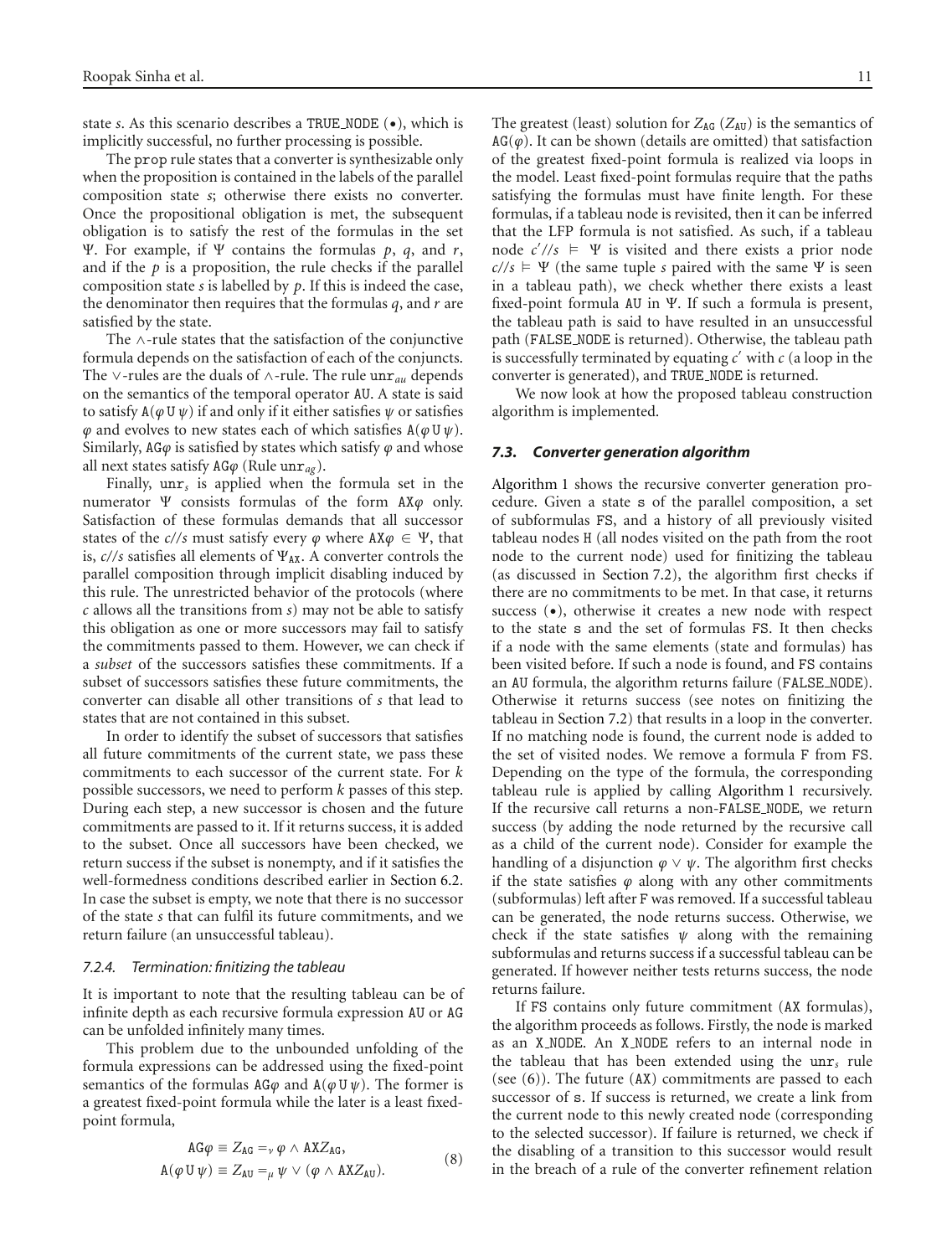(1) **if**  $FS = \emptyset$  **then** (2) **return** TRUE NODE (3) **end if** (4)  $curr = createNode(s, FS);$ (5) **if**  $anc \in H = \text{curr}$  **then**<br>(6) **if FS** contains AU for (6) **if** FS contains AU formulas **then** (7) **return** FALSE NODE (8) **else** (9) Remember link between curr and *anc* (10) curr*.*addChild(TRUE NODE) (11) **return** curr (12) **end if** (13) **end if**  $(14)$  H<sub>-1</sub> = H ∪ {curr}; (15) **if** FS contains a formula F which is not of type AX **then**  $(16)$  FS  $1 := FS - F$ , Node ret := FALSE NODE (17) **if**  $F = TRUE$  **then**<br>(18) **ret** := **isConv** (18) ret := isConv (s, FS\_1, H\_1)<br>(19) else if  $F = p (p \in AP)$  then (19) **else if**  $F = p (p \in AP)$  **then**<br>(20) **if** *p* is **satisfied** in **s then** if  $p$  is satisfied in s then (21)  $ret := isConv(s, FS.1, H.1)$ <br>(22)  $end if$ (22) **end if** (23) **else if**  $F = \neg p (p \in AP)$  **then**<br>(24) **if** *p* is not **satisfied** in **s the** if  $p$  is not **satisfied** in **s** then (25)  $ret := isConv(s, FS.1, H.1)$ <br>(26)  $end if$ (26) **end if** (27) **else if**  $F = \varphi \land \psi$  **then** (28) ret := isConv (s, FS<sub>-1</sub> ∪ { $\varphi$ ,  $\psi$ }, H<sub>-1</sub>)<br>(29) else if F =  $\varphi \lor \psi$  then (29) **else if**  $F = \varphi \lor \psi$  **then**<br>(30) **ret** := **isConv** (**s**, **l** (30)  $ret := isConv(s, FS_1 \cup {\varphi}, H_1)$ <br>(31) if  $ret = FALSE\_NODE$  then (31) **if** ret = FALSE\_NODE **then**<br>(32) **ret** := isConv (s, FS\_1 (32)  $ret := i sConv (s, FS.1 \cup \{\psi\}, H.1)$ <br>(33) **end if** (33) **end if** (34) **else if**  $F = AG\varphi$  **then**<br>(35) **ret** := **isConv** (**s** (35) ret := isConv (s, FS\_1 ∪ { $\varphi \land$  AXAG $\varphi$ }, H\_1)<br>(36) else if F =  $A(\omega \amalg \psi)$  then (36) **else if**  $F = A(\varphi \cup \psi)$  **then**<br>(37) **ret** := **isConv** (**s**, **FS**  $ret := isConv(s, FS_1 \cup$  $\{\psi \lor (\varphi \land AXA(\varphi \cup \psi))\}, H_1)$ (38) **end if** (39) **if** ret! = FALSE\_NODE **then**<br>(40) **curr.addChild(ret)** (40) curr*.*addChild(ret) (41) **end if** (42) **return** ret (43) **end if** (44) curr*.*type := X NODE  $(45)$  FS\_AX =  $\{\varphi \mid AX\varphi \in FS\}$ (46) **for** each successor s' of s **do**  $(47)$  **if**  $(N:=\texttt{isConv}(s',\text{FS\_AX},\text{H}_1)) \neq \text{FALSE\_NODE}$  then (48) curr*.*addChild(N)  $(49)$  **else if** Transition to  $s'$  can not be disabled (As disabling it would violate the conversion refinement rules) **then** (50) **return** FALSE NODE (51) **end if** (52) **end for** (53) **return** curr

(1) Create new map MAP (2) Create new map PURE MAP (3) initialState = extractState(*t* .rootnode);

(4) **return** initialState

Algorithm 2: STATE extractConverter(Tableau *t*).

| $(1)$ if NODE is present in MAP then                                                 |  |  |  |  |  |
|--------------------------------------------------------------------------------------|--|--|--|--|--|
| return map.get(NODE)<br>(2)                                                          |  |  |  |  |  |
| (3) else if NODE is an internal node then                                            |  |  |  |  |  |
| (4)<br>MAP.put(NODE, extract(NODE.child))                                            |  |  |  |  |  |
| (5)<br>return MAP.get(NODE)                                                          |  |  |  |  |  |
| (6) else if NODE is TRUE_NODE then                                                   |  |  |  |  |  |
| if NODE is related to an ancestor anc then<br>(7)                                    |  |  |  |  |  |
| (8)<br>{see line 9 of isConv}                                                        |  |  |  |  |  |
| (9)<br>MAP.put(NODE, getPureState(anc.s)                                             |  |  |  |  |  |
| (10)<br>return MAP.get(NODE)                                                         |  |  |  |  |  |
| (11)<br>else                                                                         |  |  |  |  |  |
| (12)<br>MAP.put(NODE, getPureState(NODE.s)                                           |  |  |  |  |  |
| (13)<br>return MAP.get(NODE)                                                         |  |  |  |  |  |
| (14)<br>end if                                                                       |  |  |  |  |  |
| (15) else if NODE is of type X_NODE then                                             |  |  |  |  |  |
| (16)<br>create new converter state c                                                 |  |  |  |  |  |
| $(17)$ MAP.put(NODE, c)                                                              |  |  |  |  |  |
| (18) for each linked NODE' of NODE do                                                |  |  |  |  |  |
| (19)<br>State $c'$ = extract(NODE')                                                  |  |  |  |  |  |
| add transition $c \xrightarrow{(a')} c'$ where<br>(20)                               |  |  |  |  |  |
| NODE.s $\stackrel{\sigma}{\rightarrow}$ NODE'.s and $\mathcal{D}(\sigma, \sigma')$ . |  |  |  |  |  |
| $(21)$ end for                                                                       |  |  |  |  |  |
| (22)<br>return MAP.get(NODE)                                                         |  |  |  |  |  |
| $(23)$ end if                                                                        |  |  |  |  |  |
|                                                                                      |  |  |  |  |  |

Algorithm 3: NODE extract(NODE).

(see Definition 4). For example, if the current successor is reached via an output transition, the transition to it cannot be disabled. In such cases when a successor does not meet future commitments and we cannot disable transitions to them, we return failure. The algorithm returns success when one or more successors of s satisfy the future commitments (and the converter refinement relation holds if a converter state enables these transitions in s).

# *7.4. Converter extraction*

If a successful tableau is constructed, the converter is extracted by traversing the nodes of the tableau as shown in extractConverter algorithm (Algorithm 2). Firstly, it creates a map MAP. MAP is essentially a lookup table that relates nodes in the tableau (keys) to states in the converter being generated (values). This map is initially empty. We then pass the tableau's root node to the recursive procedure extract (Algorithm 3) which processes a given node as follows.

(1) If NODE is already present in MAP as a key, return the converter state associated with it.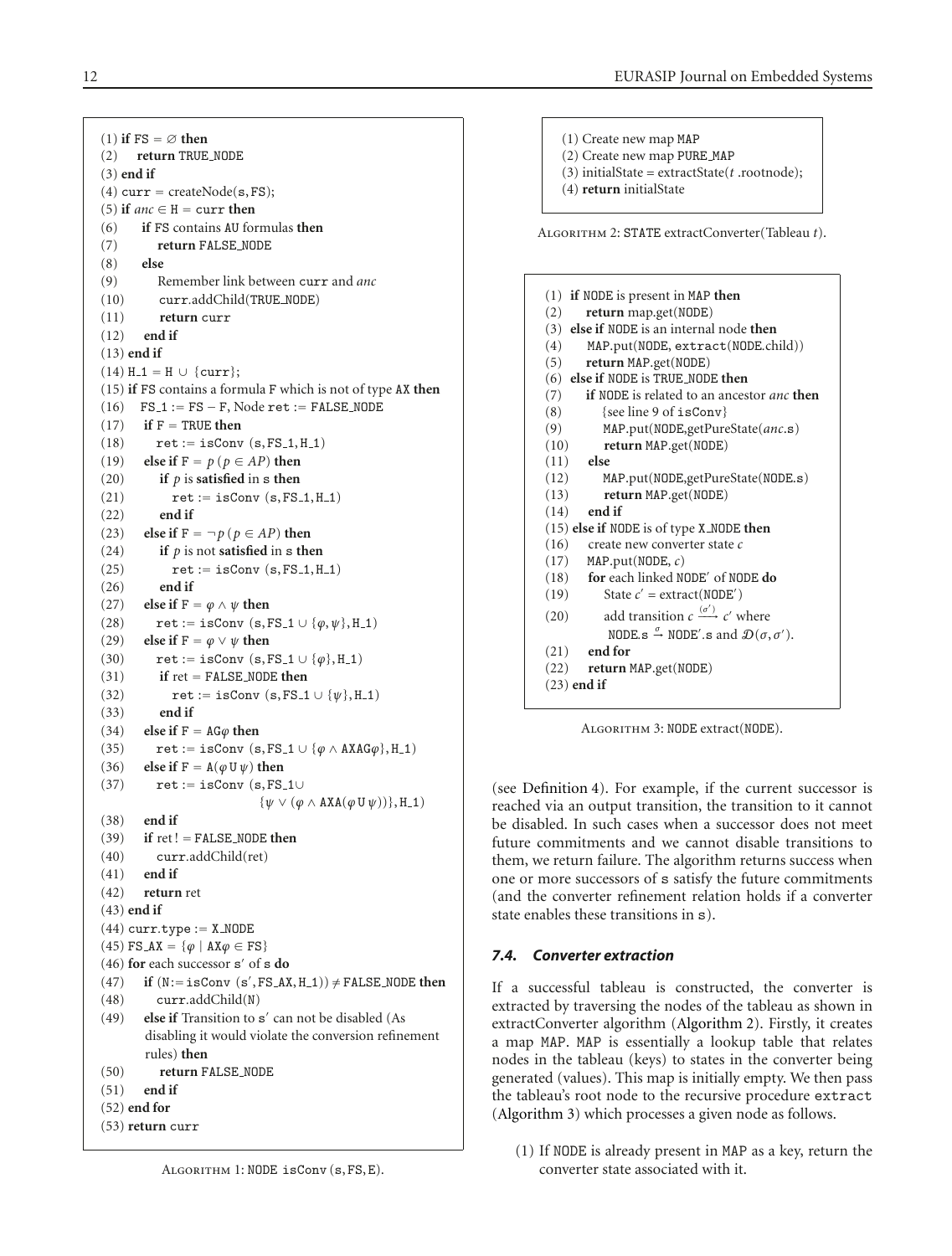|               | $(1)$ if s is present in PURE MAP then                                                             |  |  |
|---------------|----------------------------------------------------------------------------------------------------|--|--|
| (2)           | return PURE_MAP.get $(s)$                                                                          |  |  |
| (3)           | else                                                                                               |  |  |
| (4)           | create new converter state c                                                                       |  |  |
| (5)           | PURE_MAP.put( $s,c$ )                                                                              |  |  |
| (6)           | for each successor s' of s do                                                                      |  |  |
| (7)           | State $c' = getPureState(s')$                                                                      |  |  |
| (8)           | add transition $c \stackrel{\mathcal{D}\sigma}{\longrightarrow} c'$ where $\sigma$ is the label of |  |  |
|               | the transition from s to s                                                                         |  |  |
| (9)           | end forreturn $c$                                                                                  |  |  |
| $(10)$ end if |                                                                                                    |  |  |

ALGORITHM 4: NODE getPureState(s).

- (2) If NODE is an internal node, the converter state corresponding to this node is the converter state extracted with respect to its child. An internal node always has one child as it is expanded by the application of a tableau rule other than unr*s*.
- (3) If NODE is of type TRUE NODE, and it is related to an ancestor node (see line 9 of isConv), the converter state corresponding to the node is the same as the converter state corresponding to its linked ancestor.
- (4) If NODEis of type TRUE NODE but is not related to any ancestors, the converter allows all transitions in  $P_1 \parallel P_2$  from this state onwards. We return a converter state that allows all transitions in the state corresponding to NODE and any of its successors (see Algorithm 4).
- (5) If NODE is of type X\_NODE, we create a new converter state corresponding to the node. The created state *c* contains transitions to each state corresponding to each linked child of the X NODE.

# *Illustration*

This section presents the steps involved in the tableau construction and converter extraction for the handshakeserial example in Figure 1.

The tableau construction for the handshake-serial example starts at the construction of the *root* node of the tableau corresponding to the initial state  $(s_0, t_0)$  of  $P_1 \parallel P_2$ (see Figure 2), and the set FS (see Section 5) of system-level properties to be satisfied. The root node is created when these arguments are passed to the recursive algorithm isConv.

The processing of the root node is shown in Table 1. The algorithm proceeds as follows. Given the root node (node 0), the algorithm removes one formula  $$  $AX(R_{Out} \vee \neg R_{In})$  from the set NODE.FS. Then, F is broken down into simpler commitments (*Idle*<sup>1</sup> ∧*Idle*<sup>2</sup> ⇒ AX(*ROut* ∨  $\neg R_{In})$ ) ∧ AXAG(*Idle*<sub>1</sub> ∧ *Idle*<sub>2</sub>  $\Rightarrow$  AX( $R_{Out} \vee \neg R_{In}$ )). These simpler commitments are then reinserted into the set FS of a new node (node 1 as shown in Table 1) along with all remaining commitments in node 1*.*FS, and a recursive call TABLE 1: Nodes with the attributes  $s = (s_0, t_0)$ ,  $c = c_0$ .

| ${AG}(Idle_1 \wedge Idle_2 \Rightarrow AX(R_{Out} \vee \neg R_{In})),$<br>$AG(R_{In} \wedge R_{Out} \Rightarrow AX(Idle_1 \vee \neg Idle_2)),$<br>$AG(R_{Out} \wedge Idle_1 \Rightarrow AX(\neg Idle_1 \vee \neg Idle_2)),$<br>$AG(Idle_1 \wedge R_{I_n} \Rightarrow AX(\neg R_{Out} \vee \neg R_{I_n}))$ |
|-----------------------------------------------------------------------------------------------------------------------------------------------------------------------------------------------------------------------------------------------------------------------------------------------------------|
|                                                                                                                                                                                                                                                                                                           |
|                                                                                                                                                                                                                                                                                                           |
|                                                                                                                                                                                                                                                                                                           |
|                                                                                                                                                                                                                                                                                                           |
| ${AG\psi_1, AG\psi_2, AG\psi_3, AG\psi_4}$                                                                                                                                                                                                                                                                |
| $\{\psi_1 \wedge \text{AG}\psi_1, \text{AG}\psi_2, \text{AG}\psi_3, \text{AG}\psi_4\}$                                                                                                                                                                                                                    |
| $\{\psi_1, AG\psi_1, AG\psi_2, AG\psi_3, AG\psi_4\}$                                                                                                                                                                                                                                                      |
|                                                                                                                                                                                                                                                                                                           |
|                                                                                                                                                                                                                                                                                                           |
|                                                                                                                                                                                                                                                                                                           |

to isConv is made. The newly created node is added as a child node of NODE if it returns success. Whenever F is a propositional formula, it can be checked against the labels of the state  $(s_0, t_0)$ . The process of removing one formula and reinserting its subformulas stops when NODE contains no formulas or only AX-type formulas (node 9).

When only AX formulas are left (node 9 in Table 1), the node is labelled as an X NODE (line 44). At this stage, for every successor of  $(s_0, t_0)$ , the algorithm makes a recursive call to itself. During each call, the arguments to isConv are a unique successor of  $(s_0, t_0)$ , and all the commitments to be satisfied by the successor (if it is enabled by the converter). For calls that return success, their corresponding nodes are added as children of node 9.

The above process continues until the recursive call made by the root node returns. For the given example, this call returns success, which means that a successful tableau has been constructed. Using the converter extraction algorithm described earlier, the tableau yields the converter presented in Figure 5.

# *7.5. Complexity*

The tableau considers all possible subformulas of the given set of desired properties. In the worst case, each subformula can be paired with every possible state in the protocol pair. The complexity of the tableau construction is therefore  $O(|S| \times 2^{|\varphi|})$ , where *S* is the number of states in the protocol pairs and  $|\varphi|$  is the size of the formula(s) used for conversion.

The complexity differs from model checking [18, 19]. The complexity for both CTL and ACTL model checking algorithms is  $O(|S| \times |\varphi|)$ , where  $\varphi$  is the size of the given formula. The reason for this difference arises from the handling of conjunctions of disjunctive formulas in model checking and our algorithm. In model checking, if a state is expected to satisfy a formula  $(a \lor b) \land (c \lor d) \land (e \lor c)$ *f*), the algorithm first computes the states that satisfy the subformulas *a*, *b*, *c*, *d*, *e*, *f*, (*a* ∨ *b*), (*c* ∨ *d*), and (*e* ∨ *f*) of the given formula before computing the states that satisfy the given formula. Hence, each subformula is only checked once. However, in our approach, the increase in complexity occurs due to the fact that all possible subformulas (of the given set of formulas) are considered for every node.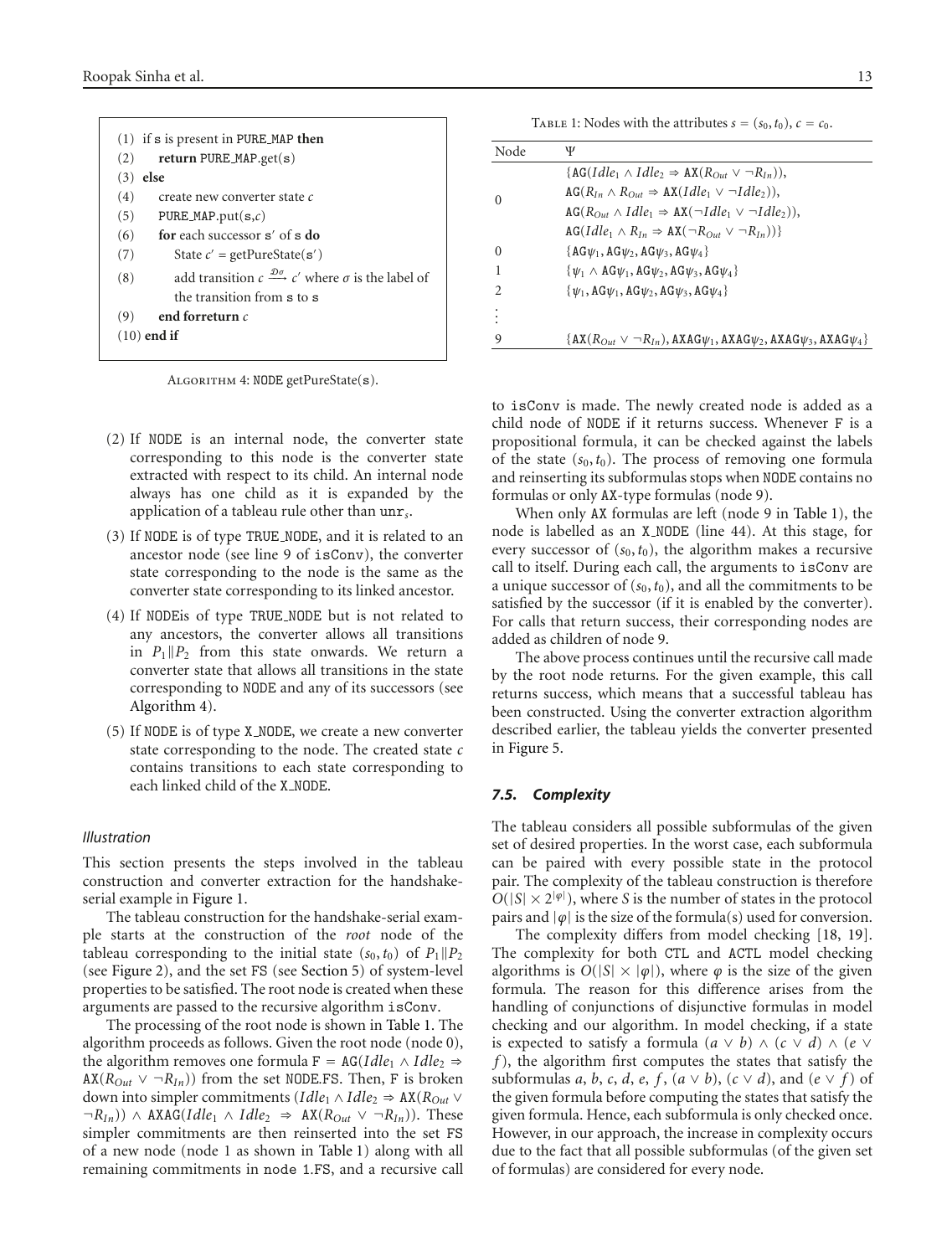

FIGURE 7: Handling of disjunctive formulas.

For example, Figure 7 shows a node which requires the conjunction of three disjunctive formulas to hold on a state in the protocols. As there is no particular order in which formulas are picked from the node's commitment set FS (containing the three formulas), we consider the order given in Figure 7. Formulas *a*, *...* , *f* could be any type of ACTL formulas. Each node is numbered in the order visited. Initially, the disjunction  $a \vee b$  is removed from  $\psi$  and a child node checking only *a* and the other formulas is created (node 2). In node 2, the formula *c* ∨ *d* is chosen which results in the creation of node 3 which checks *a*, *c*, and  $e \vee f$ . Similarly, node 3 leads to node 4 which checks *a*, *c*, and *e*. At this stage, as all remaining formulas are propositional, no further breaking up can be carried out. Assuming that *a*, *c*, and *e* are propositions, it is possible for the algorithm to check their satisfaction linearly. In case any one is not satisfied, we return failure which results in the creation of node 5 which checks *a*, *c*, and *f* . Given the order in Figure 7 and assuming that none of the propositional formulas are satisfied by the corresponding nodes, the algorithm terminates after it has checked all possible combination of disjuncts. It can be seen that the number of nodes created is exponential to the number of disjunctive formulas.

## *7.6. Soundness and completeness*

The following theorem follows from the above discussion. The proof of the theorem is provided in the appendix.

**Theorem 1** (sound and complete). *There exists a converter* C *to control two given KS P*<sup>1</sup> *and P*2*, such that the resulting system*  $\mathbb{C}$ // $(P_1 \| P_2)$  *satisfies a set* FS *of* ACTL *formulas, if and only if* is Conv  $(s_{0_{1|2}}, FS, \emptyset)$  does not return FALSE\_NODE.

## **8. RESULTS**

A convertibility verification tool using tableau construction has been implemented using Java. The implementation takes as input the Kripke structure representation of two

protocols  $P_1$  and  $P_2$  and a set  $\Psi$  of ACTL properties from the user. The Kripke structure representation of a protocol is extracted automatically from a given NuSMV description of an IP. For this purpose, a modified version of the NuSMV model checking tool is employed [20]. Given these inputs, the algorithm constructs a tableau after computing the parallel composition  $P_1 \parallel P_2$ . If a successful tableau is created, a converter, represented as a Kripke structure, is automatically generated. This converter is guaranteed to bridge mismatches between the two protocols.

Table 2 shows the results obtained from the protocol conversion of various examples. Problems 1–6 are wellknown protocol mismatch problems explored by earlier works such as [4, 12]. Problems 7–9 are derived from wellknown NuSMV examples [20]. These examples were created by introducing commonly-encountered control mismatches, such as incorrect signal exchange sequences and lack of mutual exclusion, into the systems. Problems 10–14 are SoC examples that were chosen to show the applicability of our approach for SoC design. Each of these SoC problems modeled control mismatches between the AMBA bus and a peripheral. Different version of AMBA, namely the Advanced High-performance Bus (AHB), Advanced System Bus (ASB), and Advances Peripheral Bus (APB) were used. Problems 12–15 involve conversion between more than 2 IPs that is achieved by extending the proposed framework. The proposed extension to handle "*n*"-protocols is presented in [21]. This extension involves the formulation of composition rules for multiple Kripke structures, and new constraints for converters (conversion refinement relation) to extend their control to multiple protocols. The conversion algorithm is then extended such that its input KSs  $P_1$  and  $P_2$  are parallel compositions of multiple protocols.

The first three columns of Table 2 contain the ID, description, and size (number of states) of the participating protocols. The intuitive description of the ACTL properties used for each problem was shown in the fourth column. For most of the problems presented in Table 2, our algorithm was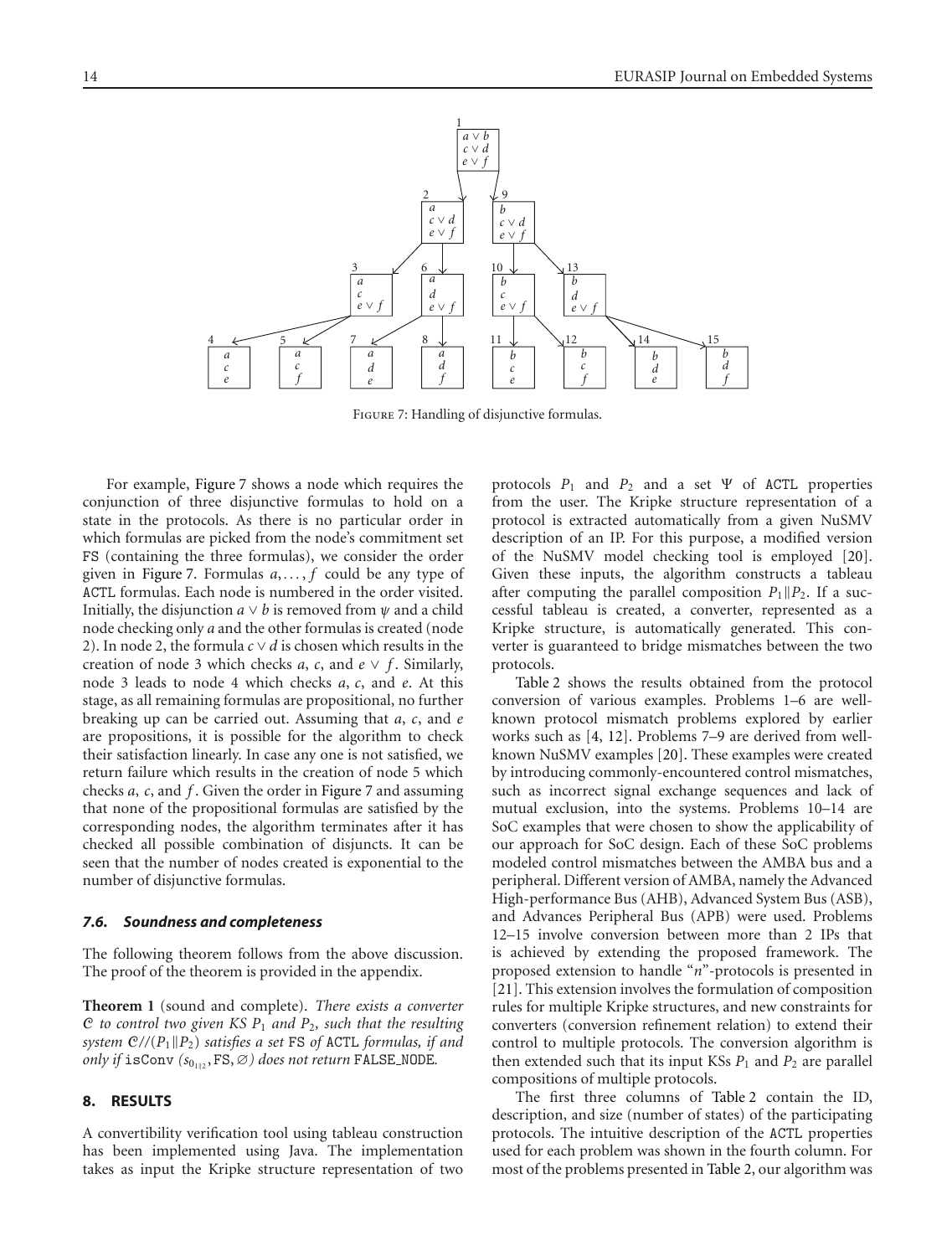| No.            | $P_1( S_{P_1} )$                  | $P_1( S_{P_2} )$                                      | <b>ACTL</b> properties                                                                      |
|----------------|-----------------------------------|-------------------------------------------------------|---------------------------------------------------------------------------------------------|
| 1              | Master $(3)$                      | Slave $(3)$                                           | Correct sequencing of signal emission, (no read<br>before a request, no duplicate requests) |
| $\overline{2}$ | ABP sender (6)                    | NP receiver $(4)$                                     | Correct exchange of control signals                                                         |
| 3              | ABP receiver (8)                  | $NP$ sender $(3)$                                     | Correct exchange of control signals                                                         |
| $\overline{4}$ | Poll-end receiver (2)             | Ack-nack sender (3)                                   | Correct, loss-free reception of packets by the<br>receiver                                  |
| 5              | Handshake (2)                     | Serial (2)                                            | Consistent sequencing [12]                                                                  |
| 6              | Multiwrite master (3)             | Single-read slave (4)                                 | One read per write of master, master always writes<br>before the slave reads                |
| 7              | Mutex process (3)                 | Mutex process (3)                                     | Mutual exclusion                                                                            |
| 8              | MCP missionaries (6)              | MCP cannibals (5)                                     | Correct error-free sequencing of two processes                                              |
| 9              | 4-bit ABP sender (430)            | Modified receiver (384)                               | Correction of the interaction such that desired<br>behavior is achieved                     |
| 10             | AMBA AHB, ASB, or APB arbiter (3) | Producer master (4)                                   | Correct arbitration (producer always gets access)                                           |
| 11             | AMBA AHB, ASB or APB Arbiter (3)  | Consumer master (4)                                   | Correct arbitration (consumer always gets access)                                           |
| 12             | AMBA AHB arbiter (3)              | Producer and consumer masters (16)                    | Arbitration (both always eventually get to execute)                                         |
| 13             | AMBA AHB arbiter (3)              | Producer, consumer masters, and<br>memory slave (144) | Correct sequencing and arbitration (packets from<br>producer to memory to consumer)         |
| 14             | AMBA AHB arbiter (3)              | 3 masters and 2 slaves (5184)                         | Correct sequencing and arbitration                                                          |
| 15             | 7-process system (2187)           | 7-process system (2187)                               | Mutual exclusion and no-starvation                                                          |

TABLE 2: Implementation results.

able to generate a converter to control the participation to satisfy the given ACTL properties.

There was one case (Problem 11) when the algorithm failed to generate a converter. It failed because of the inability of the AMBA APB to allow burst transfers (multiple operations per activation of a master). In cases where the algorithm fails (an unsuccessful tableau is returned), it is required that the inputs (IPs and/or specifications) be modified manually in order to bridge mismatches between these protocols. To carry out this manual modification, the unsuccessful tableau returned by the algorithm can be used (as a counterexample) to find the exact reason (state, subformula) for failure.

The significance of these results is explained as follows. For problems 1–6, the use of ACTL specifications resulted in converters that were similar in size than those generated when automata-based specifications were used (in [4, 12]). This shows that ACTL is powerful enough to describe most commonly-encountered specifications used for conversion. ACTL also has the additional benefit of being succinct and more intuitive to write than automata-based properties for many problems. For example, to guide a 14-process system to have mutual exclusion (Problem 15), the resulting automaton that describes such interaction will be very complex and difficult to write while one can write simple ACTL properties that describe such interaction. In addition, a user may provide multiple properties and IPs during conversion using the proposed algorithm, a feature that is not offered by earlier works [4, 6]. Furthermore, our approach is capable of handling bidirectional communication between IPs, which cannot be handled using approaches such as [4, 12].

Finally, specifications in our setting are described using temporal logic properties whereas other approaches like [4, 12] use automata-based specifications. The use of temporal logic allows us to write complex specifications succinctly by breaking them down into multiple properties. Furthermore, in addition to mismatch resolution, the conversion algorithm can be used to enforce additional properties in the converted system.

# **9. CONCLUSIONS**

Protocol conversion to resolve mismatches between IPs is an active research area. A number of solutions have been proposed. Some approaches require significant user input and guidance, while some only partly address the protocol conversion problem. Most formal approaches work on protocols that have unidirectional communication and use finite state machines to describe specifications.

In this paper, we propose the first temporal logic-based approach to protocol conversion that can automatically generate a converter given the protocols of mismatched IPs and specifications described as ACTL formulas. The proposed algorithm uses tableau generation and attempts to construct a tableau given the above inputs. If the algorithm succeeds (a successful tableau is constructed), a converter is automatically generated. This converter is guaranteed to control the given IPs such that the required ACTL properties are satisfied.

The approach is shown to be sound and complete and is capable of handling many common mismatches that existing conversion techniques can address. In addition, ACTL formulas are easier to write for complex specifications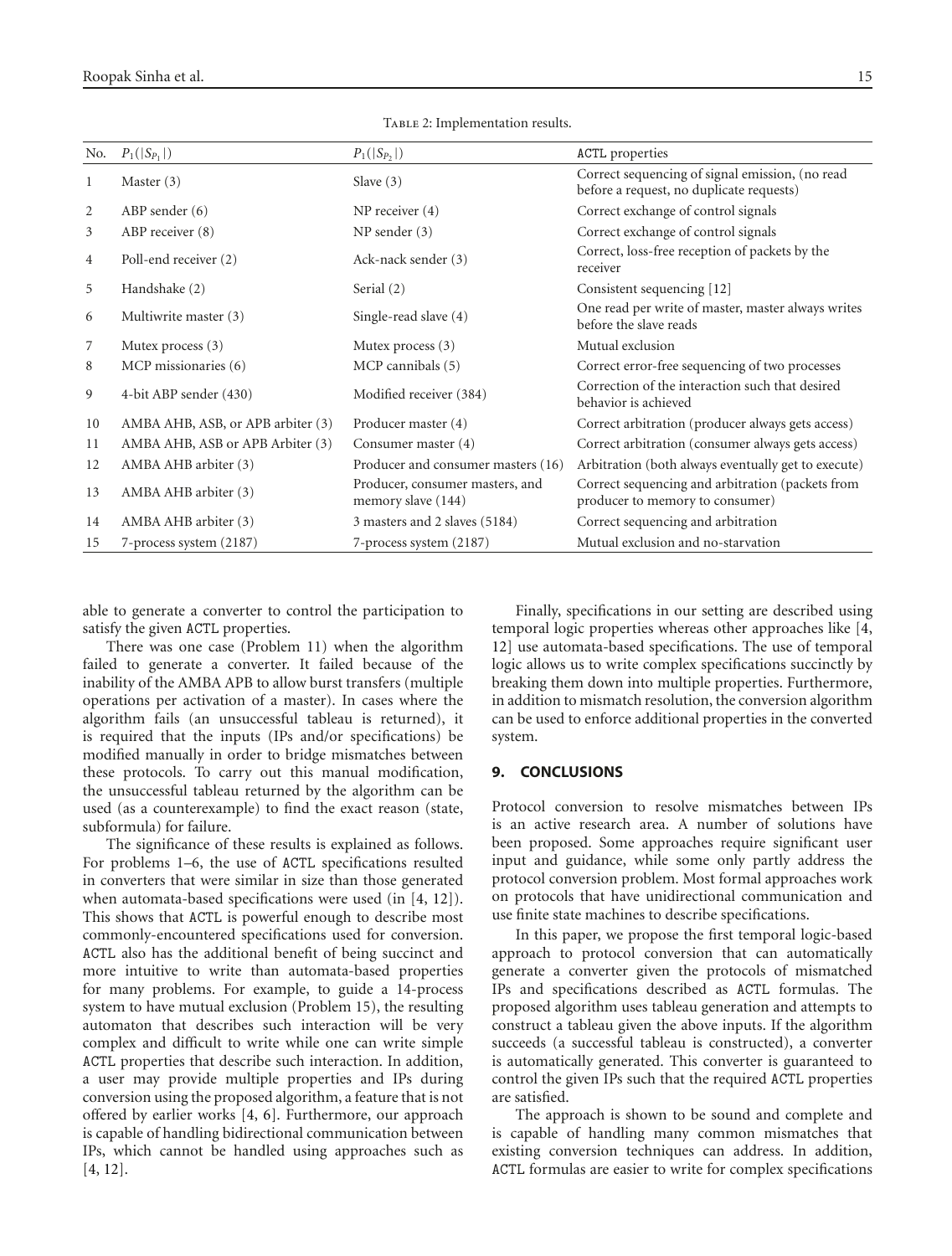

- (3) **return** FS
- (4) **end if**
- (5) Pick a disjunction  $\mathbf{F} = \phi \lor \varphi$  from FS
- (6) **return** extractSets(FS-F +  $\phi$ ) ∪ extractSets(FS-F +  $\phi$ )

Algorithm 5: FormulaSets extractSets (FS).

as compared to automata-based specifications. The proposed technique can handle bidirectional communication between protocols and can also ensure that the converted system satisfies additional temporal logic constraints. All these features are not provided by any existing approaches to protocol conversion.

The future direction for this work involves the extension of the approach to handle data and clock mismatches between IPs and to provide a correct-by-construction design technique for SoCs using protocol conversion. Another area of exploration is the automatic derivation of ACTL properties to describe the behavior of two or more communicating IPs.

# **APPENDIX**

In order to prove Theorem 1, we first prove the following lemmas.

Lemma 1 (termination). *A call to* isConv(s', H', E') *always terminates.*

*Proof.* The proof of this lemma follows from an analysis of recursion in isConv. The following observations can be made.

- (i) Whenever isConv is called, if a node with the same attributes (s' and FS') exists in the history set H, then the call returns without further recursion. This observation can be verified by checking that the newly created node curr is only added to the tableau in line 13, after the history set H is checked for the presence of a node with the same attributes as curr. If the history set does contain such a node, we either return FALSE NODE or curr but do not call isConv any further.
- (ii) Whenever a recursive call to isConv is made, and no node with the same attributes to curr is found in the history set, the node created in the current call is always added to the history set H' before a recursive call is made (see line 13).
- (iii) The number of states in  $P_1 \parallel P_2$  and the maximum number of valuations for the sets FS' are finite in the following manner.
	- (a)  $P_1||P_2$  has a finite number of states by definition.
	- (b) FS' cannot have a valuation outside the  $2^{|FS|}$ possible subsets of subformulas of FS.

(iv) As each node corresponds to a combination of the following: a state of  $P_1 \parallel P_2$ , and a subset FS' of subformulas of FS, both of which have finite valuations, the number of nodes that can be created in isConv is finite.

As described above, the number of nodes that can be created by isConv is finite. Furthermore, isConv stops recursing if a newly created node is already present in the history set, preventing duplicating nodes along all paths. Hence, it is proved that a call to isConv always terminates. П

**Lemma 2** (sufficient condition). *If* isConv( $s_{0112}$ , FS, ∅) *returns a non-*FALSE NODE*, there exists a correct converter* C *such that*  $\mathcal{C} // P_1 \| P_2 \models FS$ *.* 

*Proof.* In order to prove the above lemma, we assume that we have been given a tableau with root node  $n_0$  corresponding to the initial state  $s_{0_{1|2}}$ , and we generate a converter from the tableau and show that the converter helps satisfy the property.

We first note the following characteristics of a successful tableau return by isConv.

- (1) A node can never have a false node as a child. A leafnode results when the algorithm finds the same node in the history set. Hence, no further recursion is done and the leafnode itself has no children. An internal node makes a recursive call to isConv, and if that call returns a false node, the calling node does not add the false node to its children list.
- (2) A node is present in the tableau if and only if it returned a nonfalse node: if a call to isConv returns false node, the node is not added to the tableau. Hence, all nodes present in the tableau reachable from  $n_0$  returned a nonfalse node.
- (3) All leafnodes and true nodes have no children: these nodes are formed when there are no subformulas to satisfy (FS =  $\varnothing$ ) or when a node with the same attributes is found in history. In both these cases, no further calls to isConv are made.
- (4) All internal non-X NODEs have one child only.
- (5) An X NODE may have more than one child.
- (6) All internal nodes lead to an X NODE, true node, or a leafnode: given a set of formulas FS, the child of curr, if curr is an internal node, will have the same commitments as curr except that one of the formulas is broken into smaller commitments. If this process is repeated infinitely often, we reach a fixpoint where no formulas in curr can be broken any further. At this stage, we can only have AX formulas in FS which results in the formation of an X NODE. If FS contains no formulas, we form a true node. It is also possible that while breaking down formulas from a parent node to a child node (where both are internal nodes), we may find that a matching node is already present in the history set H. In that case, we finitize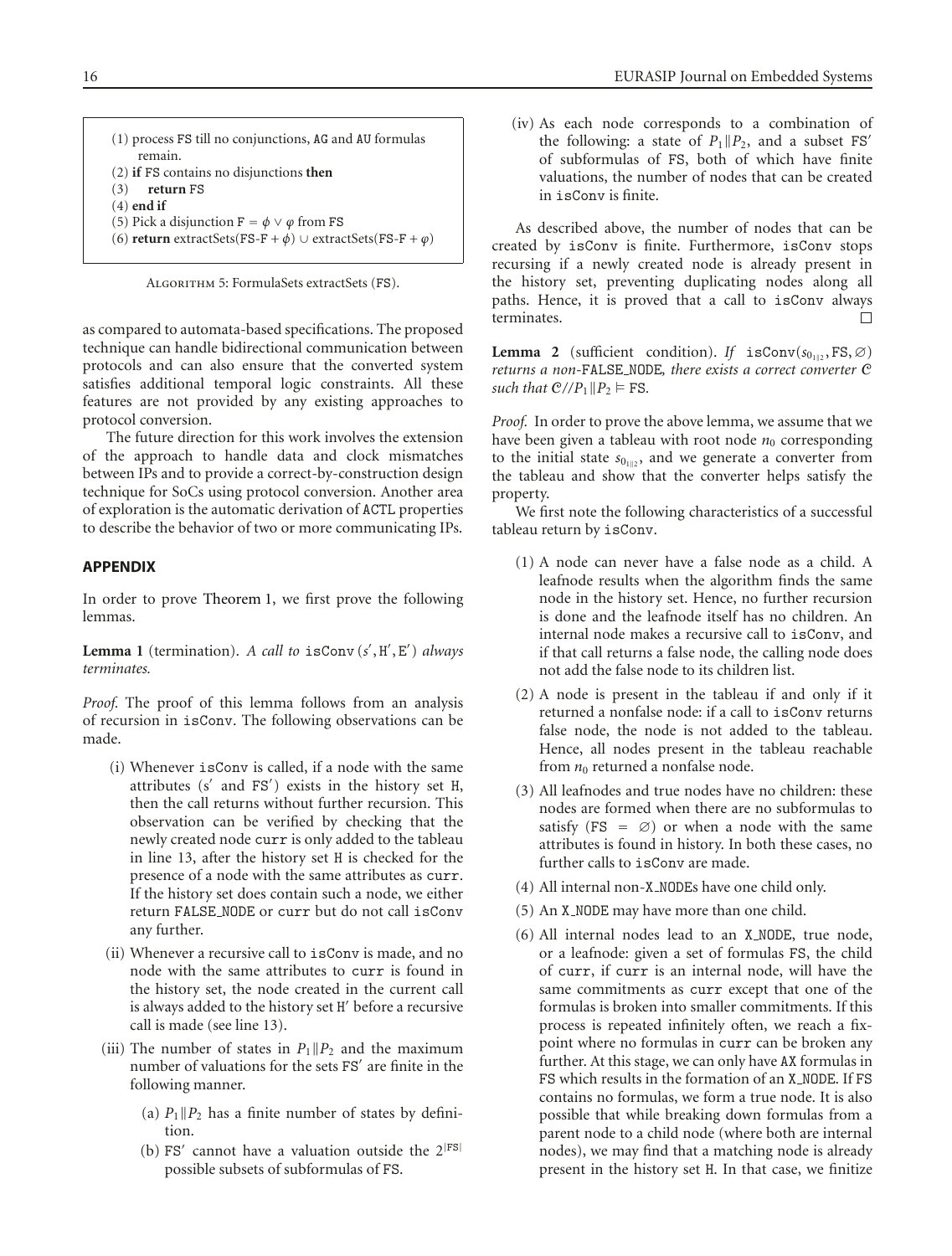the tableau by returning the current node curr and marking it as an internal node.

(7) All leafnodes lead to an X NODE before they are visited again: a leafnode points to a node in history, which is an ancestor of the leafnode. That ancestor node cannot be a leafnode because otherwise there would have been no path from the ancestor to the current leafnodes. Furthermore, starting from the ancestor node, none of its descendent nodes can be leafnodes (except the current one) because otherwise a path from that descendent to the leafnode would not have been possible. The commitments in the leafnode are the same as those of the matching ancestor. Now, the child of the ancestor must contain simpler commitments in its formula set than the ancestor. It can be seen that the commitments of an internal node are never repeated by their descendent nodes because of the successive breaking down of commitments until only AX commitments remain. Hence, the ancestor must eventually lead to an X NODE (fix point where all formulas except AX commitments). It cannot come to the leafnode without an X NODE in between because that would require that the ancestor and leafnodes have different attributes (formula sets) which is not possible.

Given the above observations, we now extract a converter that satisfies FS starting from the root node using the algorithms extractConverter, extract, and getPureState given earlier.

extractConverter creates two global variables MAP and PURE MAP that store all converter states that are generated. It then calls the recursive algorithm extract and passes the root node of the successful tableau obtained by isConv.

In algorithm extract, starting from the root node  $n_0$ , we recurse until we reach an X NODE or a •. We cannot come to a leafnode before reaching an X NODE from the root node as per the above observations. Furthermore, we can only reach a single X\_NODE as all internal nodes starting from  $n_0$  can only have one child each.

Corresponding to the X NODE, we create the initial node *c*<sup>0</sup> of the converter. To *c*0, we now add all states obtained by recursively calling extractConverter on each of the children of the X NODE.

In case we reach a true node, all commitments in FS have been satisfied and there are no future commitments to be satisfied. Hence, we now use getPureState to allow the converter to enable all transitions in the parallel composition from this point onwards.

Once the above converter is extracted, we can prove that it indeed satisfies all formulas FS as follows. From any node curr in the tableau, we may eventually reach an X NODE curr*ax* (possibly through a leafnode) or a true node. In case we reach a true node, there are no future commitments to satisfy. Furthermore, all present state commitments must be satisfied in the current node otherwise we could not have reached a true node (each present state commitment is removed from FS as it is satisfied by the current node).

If we instead reach an X NODE, it can only contain AX commitments. We can see that all the present state commitments in FS of curr are satisfied by the state curr.state.

Now, we create a converter state *c* for each X NODE. Furthermore, *c* contains one node corresponding to each child of the X NODE. An X NODE contains a child only if all AX commitments present in the present node are satisfied by the successor corresponding to the child. Each child can only be present in the tableau because it returned success. For each of this children, we create a further successor of *c* and repeat this process until all nodes have been processed.

We can see that each state in the converted system satisfies all its present commitments and its enabled successors satisfy all their future commitments. П

**Lemma 3** (correct converters). *Any converter* C *obtained from the tableau returned by the call* isConv  $(s_{0_{112}}, FS, \emptyset)$  *is a correct converter.*

*Proof.* The proof of the above lemma follows from the proof of the previous lemma which shows that a converter state extracted from an X NODE always ensures conversion refinement between itself and the state corresponding to the X NODE. П

**Lemma 4** (necessary condition). *If there exists a converter* C  $\int \frac{1}{2}$  *such that*  $C$ // $P_1 \parallel P_2 \models FS$ , isConv  $(s_{0_{1|2}}, FS, \emptyset)$  *returns a non-*FALSE NODE*.*

*Proof.* We assume that we have been given a converter C under which  $P_1||P_2$  satisfies all commitments FS. Furthermore, we assume that isConv  $(s_{0<sub>112</sub>}, FS, \emptyset)$  returns a FALSE NODE.

We now show that above statements are contradictory.

We first process the set FS successively in the following manner. Each formula F in FS is processed as follows.

- (i) If F is *tt*, *ff*, proposition, negated proposition, disjunction, or AX formula, it is not processed further.
- (ii) If  $F = \phi \land \phi$ : after processing,  $FS = FS f \cup {\phi, \phi}.$
- (iii) If  $F = AG\phi$ : after processing,  $FS = FS \cup {\phi \land AXAG\phi}$ . Again,  $\phi$  can be processed further depending on its type whilst AXAG*φ* is an AX formula.
- (iv) If  $F = A(\phi \cup \phi)$ : after processing,  $FS = FS \cup {\phi \vee (\phi \wedge \phi)}$  $AXA(\phi \cup \varphi)$ , which is a disjunction.

Once the above processing is completed, FS will contain only propositions (including *tt* and *ff*), negated propositions, disjunctions, or AX formulas.

Using the algorithm extractSets, we remove all disjunctions by creating multiple copies of FS (Algorithm 5). Given a formula  $\phi \lor \phi$  in FS, we create two copies of FS, each containing all formulas in FS except the disjunction plus one of the operands of the disjunction. We process FS until all disjunctive formulas are removed, and a set SetOfFormulaSets containing multiple formula sets. Furthermore, we remove from SetOfFormulaSets all sets that contain *ff*, because such a set cannot be satisfied by any state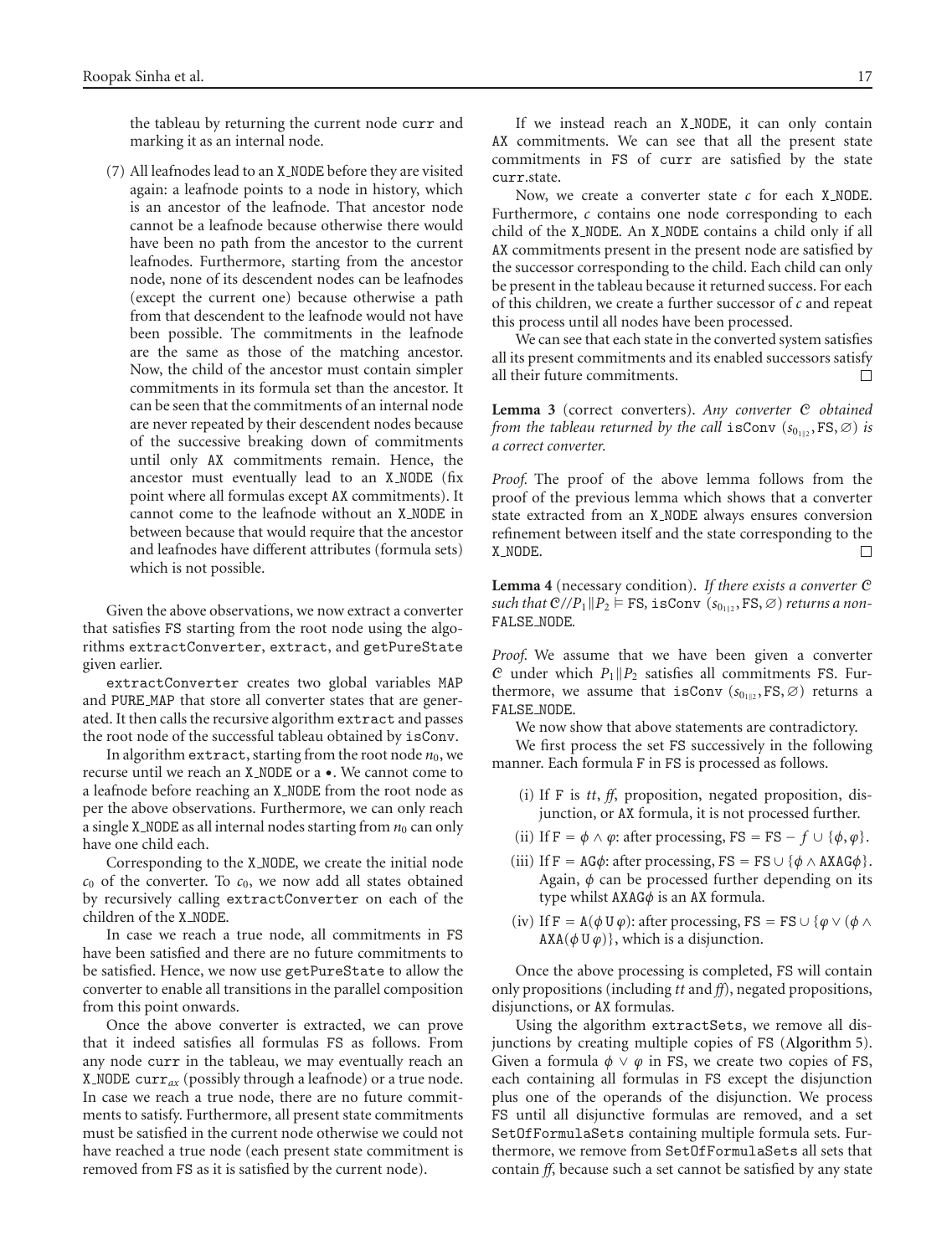in a Kripke structure. Furthermore, we remove from all sets in SetOfFormulaSets the formula *tt* because it is implicitly satisfied by all states in any given Kripke structure.

Each set in SetOfFormulaSets contains only propositions, negated propositions, and disjunctions. For a state in a Kripke structure to satisfy the original formula set FS, it must satisfy at least one of the sets contained in SetOfFormulaSets. The state must satisfy all propositions and negated propositions, and its successors must satisfy all AX formulas. A state does not satisfy FS if it does not satisfy any of the sets contained in SetOfFormulaSets.

We now show that given a formula set FS, a call to isConv returns failure (an unsuccessful tableau) only after checking all possible sets that can be contained in SetOfFormulaSets.

A call to isConv processes formulas as follows.

- (i) A propositional formula  $p \in FS$  is always checked against the labels of the given state *s* in the parallel composition.
- (ii) A negated proposition  $\neg p \in FS$  is always checked against the labels of the given state *s* in the parallel composition.
- (iii) A conjunction is processed by adding both conjuncts to FS, which are further processed depending on their type.
- (iv) AG formulas are replaced by conjunctions which are processed further.
- (v) AU formulas are replaced by disjunctions.
- (vi) A disjunction  $\phi \lor \phi$  is processed as follows. First, isConv checks whether the current node can satisfy *φ* by making a recursive call to isConv and passing FS in which the disjunction is replaced by the first disjunct *φ*. A failure (an unsuccessful tableau) is returned if an eventual subformula of *φ* cannot be satisfied. During this call,  $\phi$  may be further broken down to subformulas propositions, negated propositions, disjunctions, and/or conjunctions which are handled depending on their respective types.

If the first recursive call returns failure, another call to isConv is made where FS is passed after the disjunction is replaced by *ϕ*. This call now checks all subformulas of *ϕ* along with other formulas in FS.

isConv returns failure when both recursive calls return failure, which happens after all different sets of commitments resulting from the disjunction have been checked. Note that during this process, it checks all possible sets of commitments resulting from the disjunction (along with other formulas in FS).

(vii) When FS contains only AX formulas (all present state commitments have been checked), isConv tries to find a subset of the set of successors of the current parallel composition state, such that each state in the subset satisfies all AX formulas. Note that isConv also ensures that the enabled subset ensures that the rules of the conversion refinement relation are satisfied.

isConv returns failure when no conforming subset that satisfies the above constraints could be found.

Given a set FS and the initial state  $s_{0_{1|2}}$  of the parallel composition, the call isConv ( $s_{01|2}$ , FS, ∅) results in each formula of FS being processed as discussed above. All different sets of formulas resulting from the presence of disjunctions are checked, including all future AX commitments that must be satisfied by the successors of the initial state.

For the call to isConv to return failure, no set of commitments present in the set of formula sets extractSets (FS) must be satisfied. In other words, there must be no possible converter states under which  $s_{0_{1|2}}$  satisfies FS. However, as we are given that there exists a correct converter  $C$  with the initial state  $c_0$  such that  $c_0$ // $s_{0_1}$  = FS, the statement that isConv may return FALSE NODE cannot be true.

Hence, if there exists a converter that can guide a given parallel composition to satisfy a given set of commitments, isConv will never return FALSE NODE. In other words, isConv will be always able to find a converter. □

*Proof.* The proof of Theorem 1 follows from the above lemmas. П

# **ACKNOWLEDGMENTS**

The authors acknowledge Dr. Alain Girault and Professor Zoran Salcic for their help in formulating this approach. The authors would also like to thank the anonymous reviewers of SLA++p'07 and Eurasip JES (Special Issue: SLA++p'07 and SLA++P'08) for their invaluable feedback.

# **REFERENCES**

- [1] O. Kupferman and M. Y. Vardi, "Module checking [model checking of open systems]," in *Proceedings of the 8th International Conference on Computer Aided Verification (CAV '96)*, pp. 75–86, New Brunswick, NJ, USA, July-August 1996.
- [2] O. Kupferman, M. Y. Vardi, and P. Wolper, "Module checking," *Information and Computation*, vol. 164, no. 2, pp. 322–344, 2001.
- [3] S. Basu, P. S. Roop, and R. Sinha, "Local module checking for CTL specifications," in *Proceedings of Formal Foundations of Embedded Software and IP-Based Software Architectures (FESCA '06)*, pp. 1–19, Vienna, Austria, March-April 2006.
- [4] S. S. Lam, "Convertibility verification," *IEEE Transactions on Software Engineering*, vol. 14, no. 3, pp. 353–362, 1988.
- [5] K. L. Calvert and S. S. Lam, "Formal methods for convertibility verification," *IEEE Journal on Selected Areas in Communication*, vol. 8, no. 1, pp. 127–142, 1990.
- [6] K. Okumura, "A formal protocol conversion method," *SIG-COMM Computer Communication Review*, vol. 16, no. 3, pp. 30–37, 1986.
- [7] J. C. Shu and M. T. Liu, "A synchronization model for convertibility verification," in *Proceedings of the 8th Annual Joint Conference on the IEEE Computer and Communications Societies (INFOCOM '89)*, vol. 1, pp. 276–284, Ottawa, Canada, April 1989.
- [8] R. Kumar, S. S. Nelvagal, and S. I. Marcus, "Protocol conversion using supervisory control techniques," in *Proceedings of the IEEE International Symposium on Computer-Aided Control*